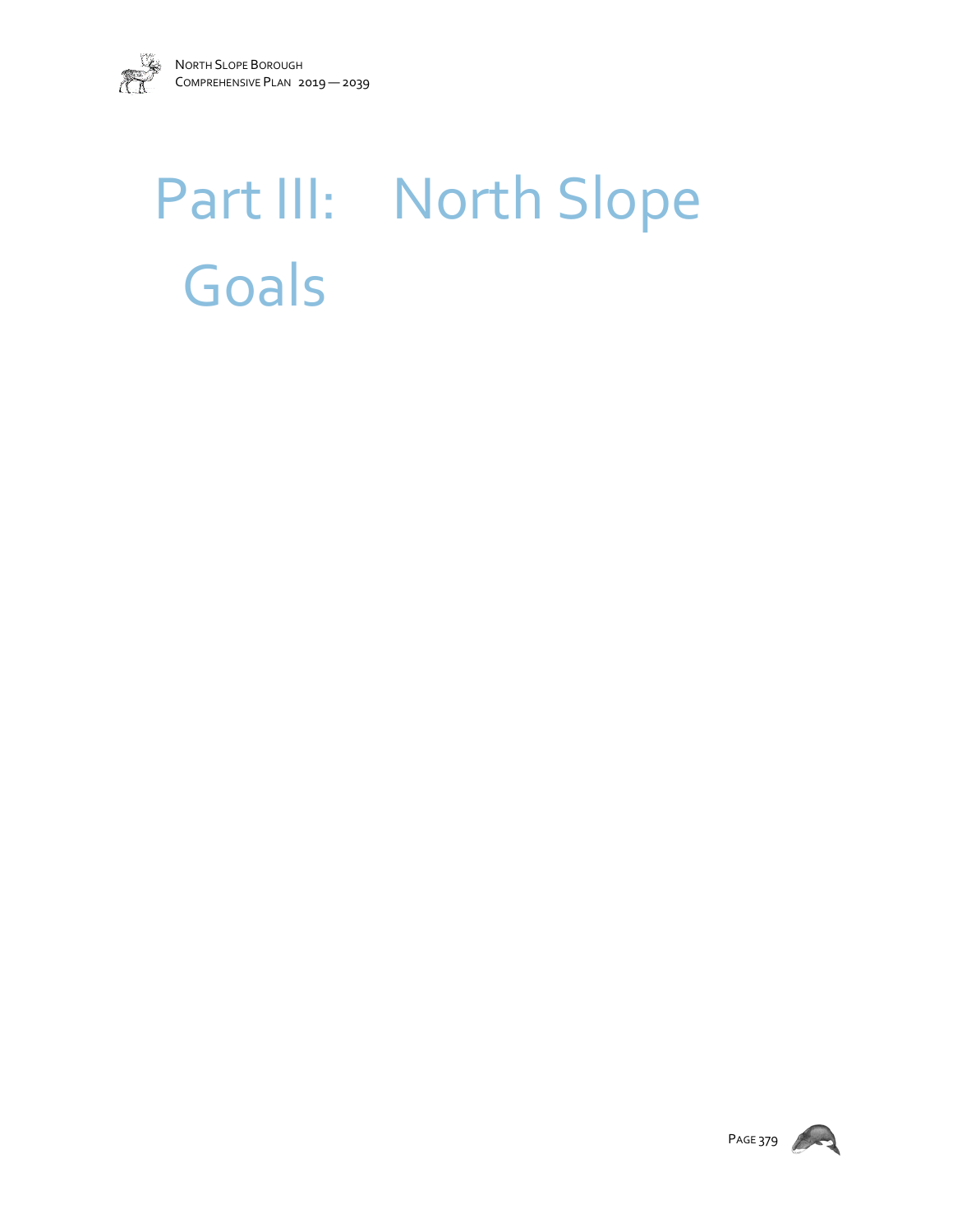

Å



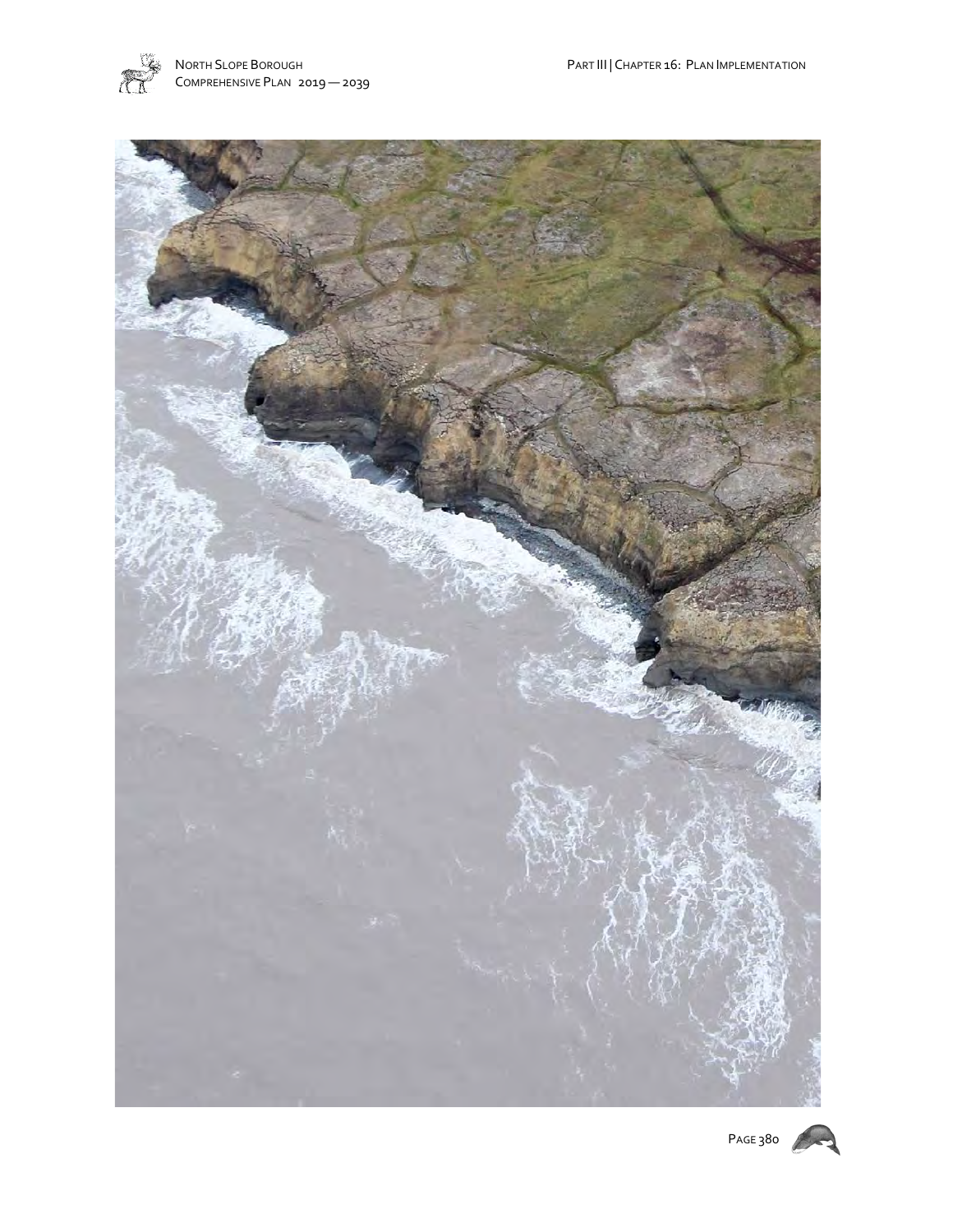



# **Chapter Sixteen** Plan Implementation

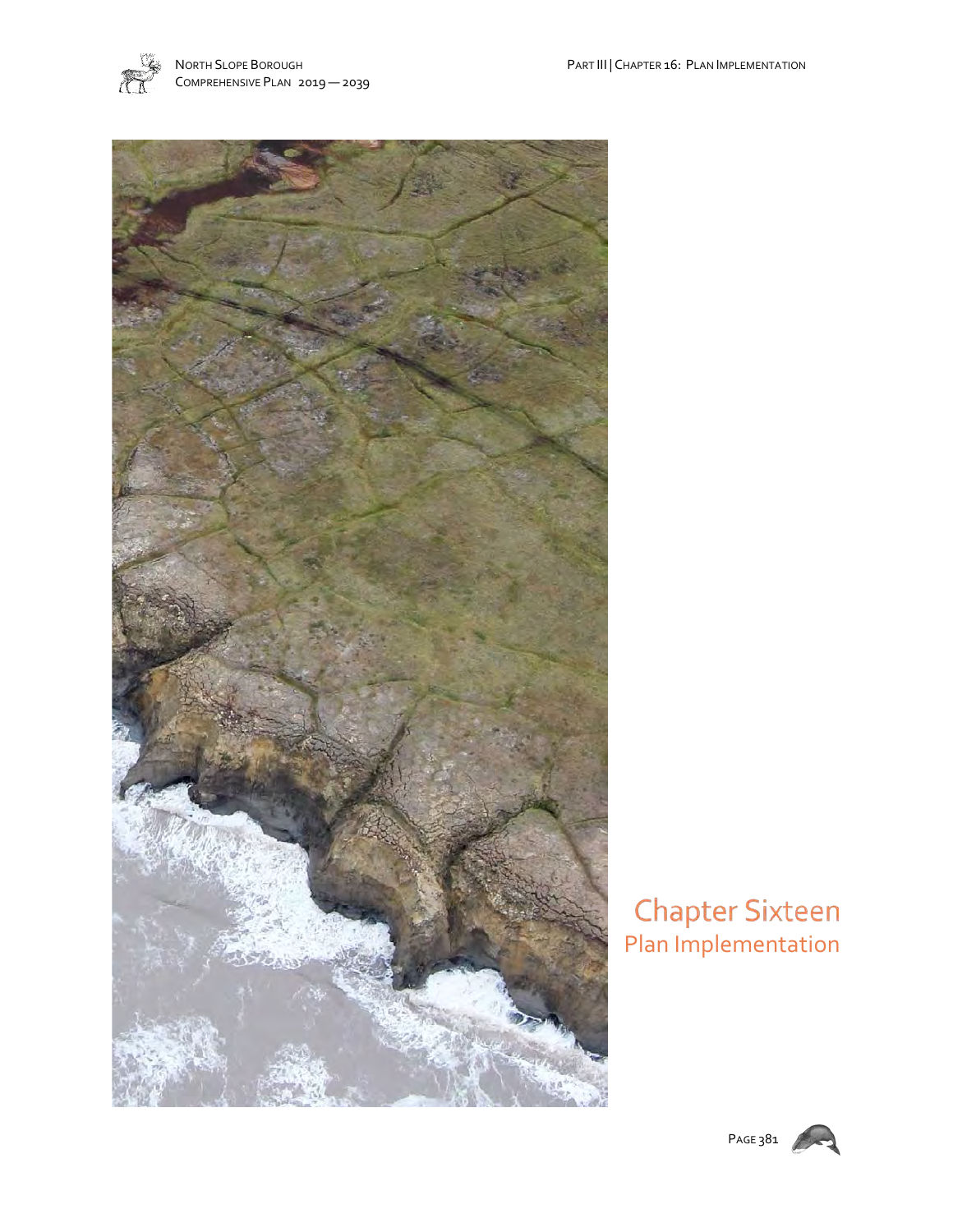

This page is intentionally left blank

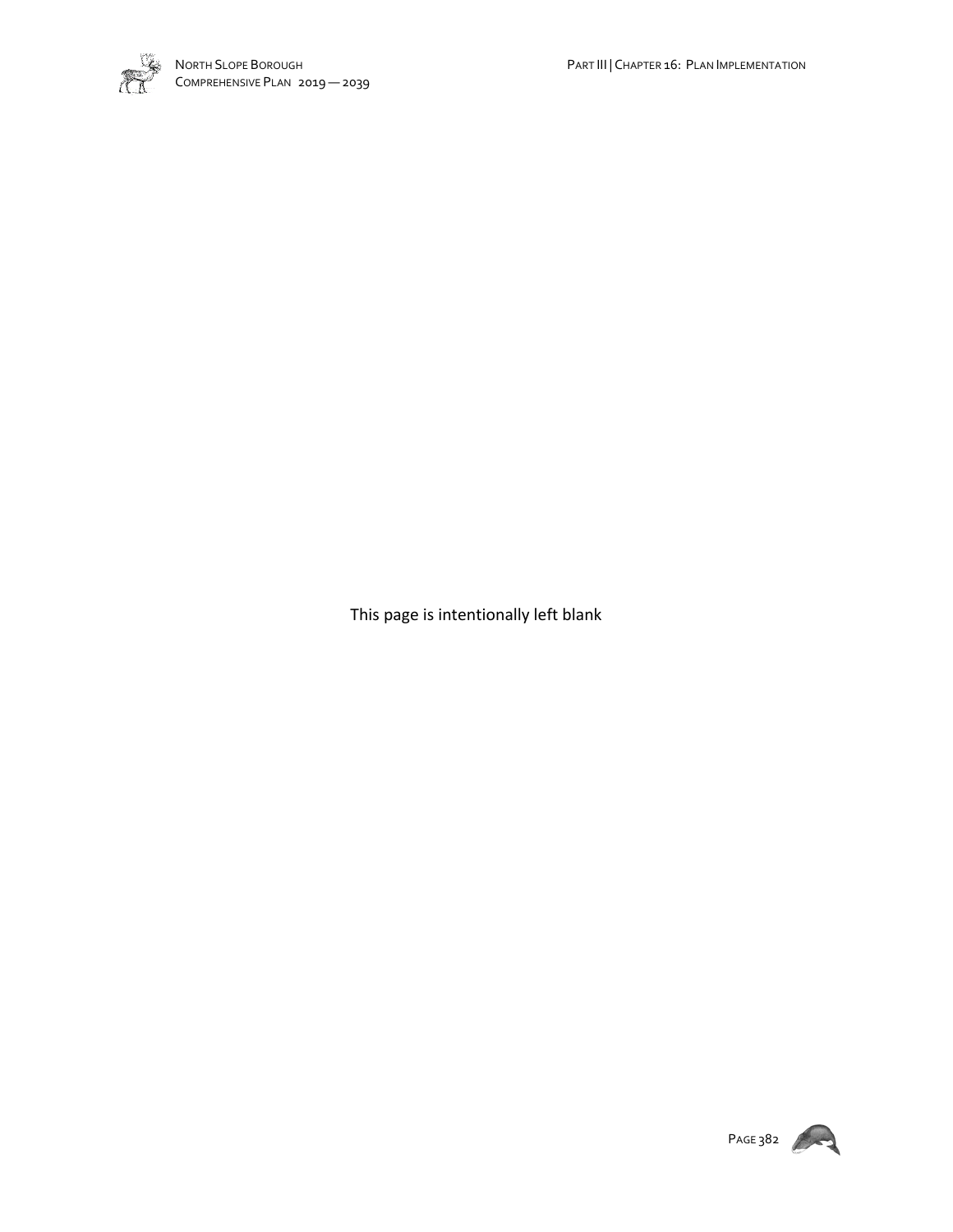

# CHAPTER 16: PLAN IMPLEMENTATION

# GOALS,POLICIES,AND IMPLEMENTING STRATEGIES

The goals, objectives, and strategies contained in this chapter are intended to reflect the values of the North Slope region. They are also intended to respond to the Strengths, Weaknesses, Opportunities and Threats discussions in meetings hosted by the North Slope Borough Planning and Community Services Department during development of this plan and guidance provided by the North Slope Borough Administration. The goals are not presented in priority order.

Each goal is accompanied by one or more objective that suggests how the community might achieve the intent and substance of the goal. Each objective is followed by an Implementing Strategy that describe how the action would be implemented. Implementing Strategies may establish how a specific course of action could be accomplished by NSB Administration and staff, NSB legislators, various development permitting and funding agencies, village residents, village leadership, and/or other entities.

# GOALS are broad statements that describe long-term desired outcomes

OBJECTIVES are measurable steps to achieve a goal

IMPLEMENTING STRATEGIES describe specific steps to reach an objective or goal

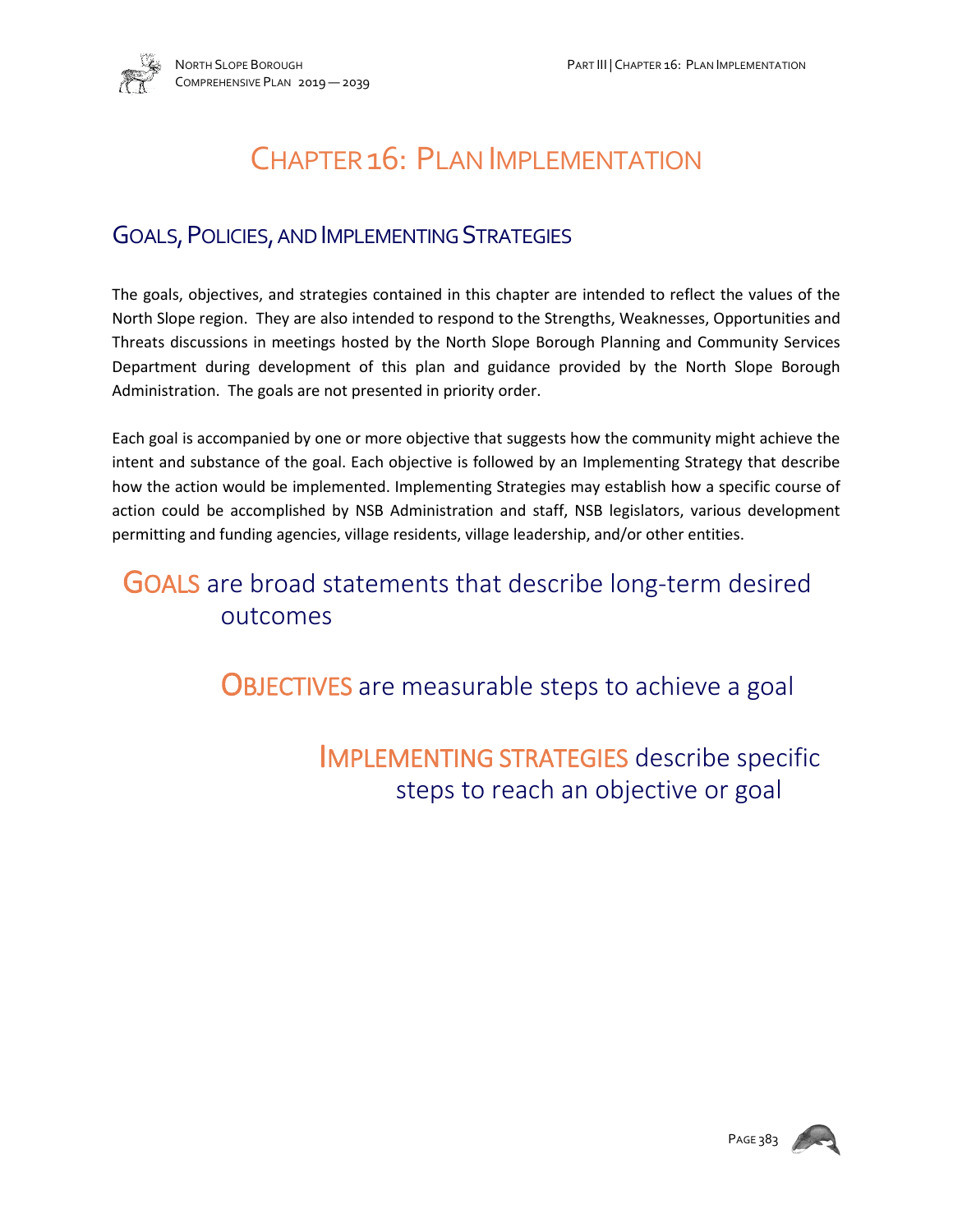# **Land Use**

Land use patterns and decisions are influenced by population, economic growth, transportation access and opportunities, availability of infrastructure, environmental constraints, and proximity to services, among others. In much of the country, these decisions are largely made by the private sector. Across the North Slope region, these decisions are primarily made by the regional government and federal and state land managers. Within each North Slope community, land use decisions are made by local landowners, primarily village corporations, and the North Slope Borough. All the decisions are made within the framework of development regulations and long range comprehensive planning documents, such as this North Slope Borough Comprehensive Plan, that encourage or discourage certain types of uses and development in certain areas.

**Goal 1.** Cooperate with landowners and land managers to update land use regulations consistent with village update land use regulations consistent with village priorities.

# **Objective 1. Land use regulations and procedures should reflect current goals and priorities.**

- 1.1.1. Revise the borough's zoning and subdivision ordinances for consistency with the goals of this plan and borough priorities.
- 1.1.2. Ensure revised zoning and land use regulations provide positive impacts and do not allow incompatible uses.
- 1.1.3. Encourage infill development with parcels already served by roads and water and sewer connections, potentially through incentives
- 1.1.4. Incorporate traditional knowledge into local regulations as appropriate.
- 1.1.5. Protect subsistence corridors and hunting and fishing areas through the development of a subsistence zoning district.
- 1.1.6. Ensure inclusion of villages in the notification and decision-making process before permits are issued.

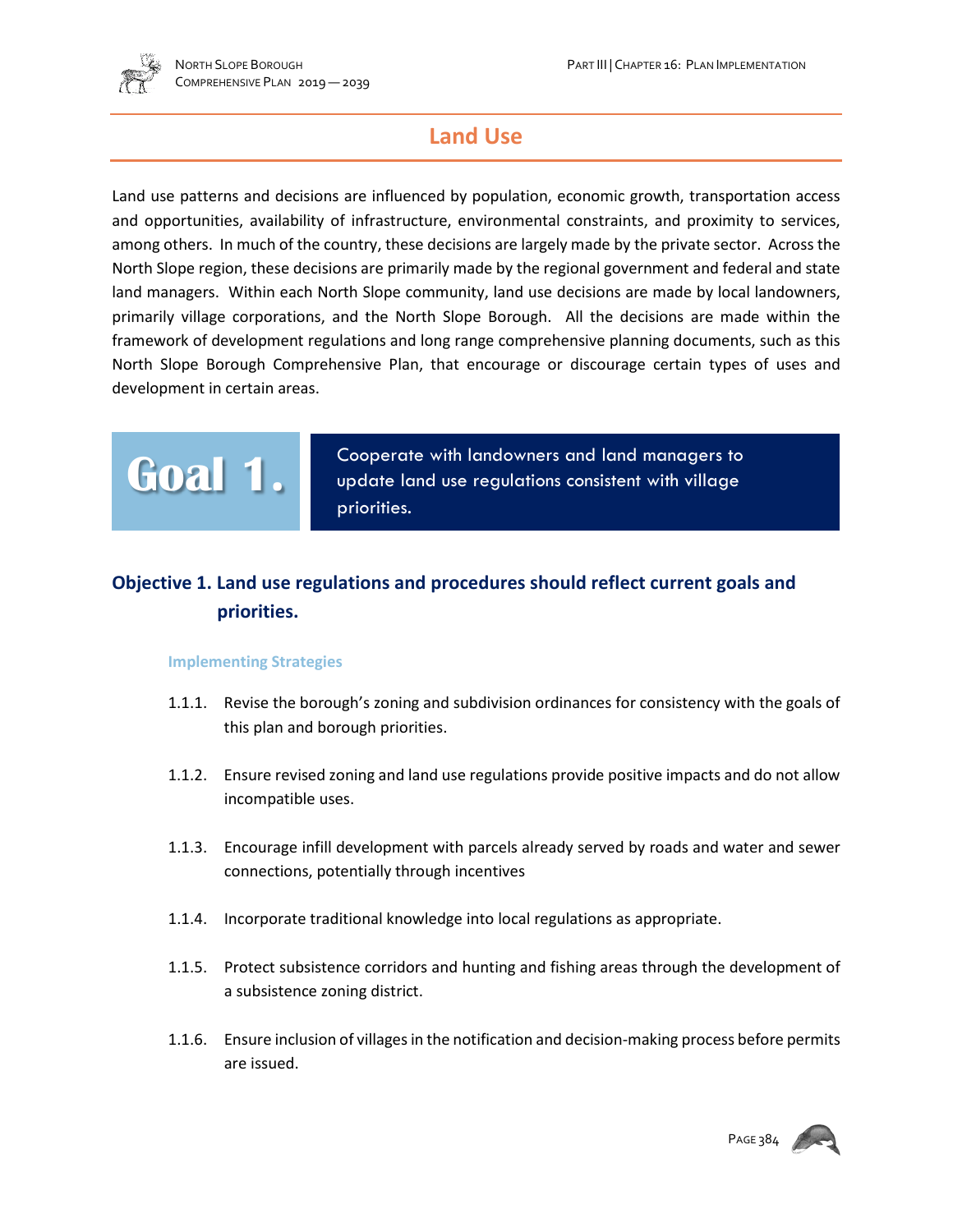

- 1.1.7. Establish future transportation and utility corridors where appropriate with collaboration with federal and state agencies and landowners.
- 1.1.8. Develop design and building standards that reflect the arctic climate and culture.
- 1.1.9. Ensure rezoning, subdivisions, and permitting processes are streamlined, predictable, and understandable.

# **Objective 2: Promote cooperation between Native, federal, and state, local and private entities.**

# **Implementing Strategies**

- 1.2.1. Recognize and respect that North Slope communities have different land use planning and development needs.
- 1.2.2. Create a strategy with the respective state and local decision-makersto complete the land selection process for the borough, Native corporations, and municipalities to more effectively and cooperatively plan for land management and current and future needs.
- 1.2.3. Develop cooperative agreements between landowners, cities, NSB, and state and federal regulatory agencies to coordinate land development funding and logistics.
- 1.2.4. Coordinate closely with state and federal regulators to ensure that village residents' concerns are considered and addressed in oil and gas development proposals.
- 1.2.5. Increase partnerships between the NSB, Tribal and city governments, and Native corporations.
- 1.2.6. Remain actively engaged in state and federal land use planning and development within the borough through participation on committees, maintaining a strong relationship with agencies representatives, and consistently providing comments on potential actions.

# **Objective 3: Ensure comprehensive plans remain relevant.**

- 1.3.1. Include a staggered review of comprehensive plans as part of the NSB Planning Commission's annual calendar as needed and required by ordinance.
- 1.3.2. Adequately fund and prioritize comprehensive plan reviews and updates.

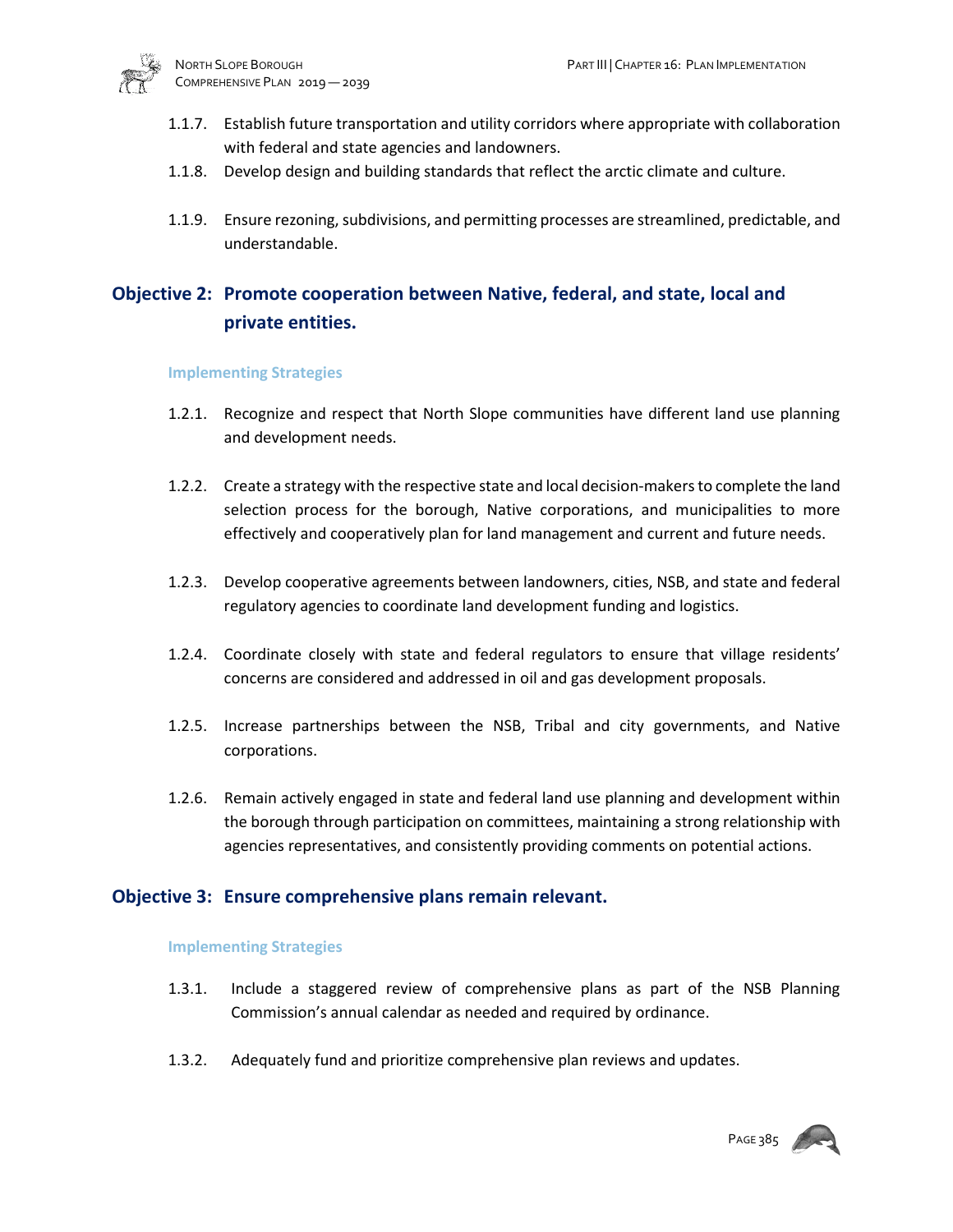

- 1.3.3. Review and update the NSB Comprehensive Plan and village comprehensive plans vision statements, background research, and goals every five years.
- 1.3.4. Update the comprehensive plans thoroughly at least every ten years.
- 1.3.5. Establish a committee, potentially comprised of Planning Commissioners, residents, NSB Mayor's office and NSB Planning & Community Services Department staff, and others to steward the comprehensive plans and monitor and facilitate implementation progress.
- 1.3.6. Conduct regular reviews of implementation efforts by the NSB Planning & Community Services Department.
- 1.3.7. Incorporate the comprehensive plans into the annual capital improvement planning process.

# **Self-Determination**

Residents must have opportunities for involvement in that decisionmaking that affects their communities. Programs and policies often have a long lifespan and need community input in their development, implementation, assessment, and improvement to be successful. A comprehensive plan is a broad framework that requires resident input on many factors affecting a community or region. This is one of several prominent ways that the borough and its residents have to provide guidance and selfdetermination of the future. Because it is sufficiently broad, a comprehensive plan can be used to provide guidance on many regulations, policies, and initiatives. There are also many more in-depth studies that can provide further analysis on issues brought to the forefront in a comprehensive plan by residents.

#### **Goal 2.** Maximize opportunities by encouraging selfdetermination.

# **Objective 1: Seek ways for communities to become more self-sufficient.**

- 2.1.1. Seek local involvement consistency, especially through community leadership participation and input.
- 2.1.2. Proactively involve students and young adults to train future community leaders and convey the importance of community involvement.

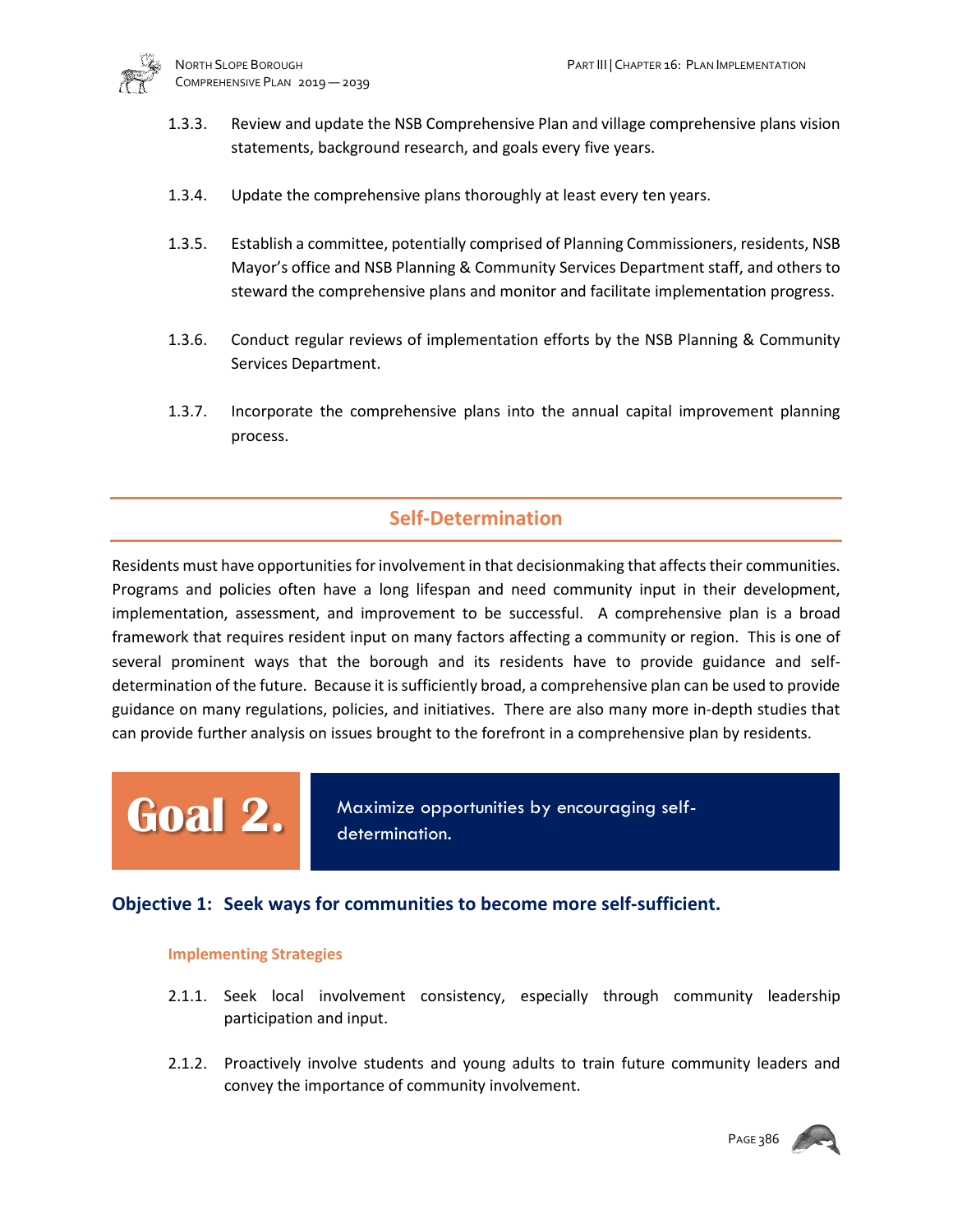

- 2.1.3. Develop a pilot program to create a village planning commission(s) if desired.
- 2.1.4. Identify ways that villages can have more control over local issues.
- 2.1.5. Facilitate positive relationship building between entities within each community to spur interaction and coordination

# **Objective 2: Adjust each borough program to specific community needs.**

- 2.2.1. Investigate creating a NSB department of natural resources to develop natural resources for borough residents, to become a leader in resource development, protect critical areas of the region important for subsistence activities, and to act as a central resource for climate change issues.
- 2.2.2. Take advantage of the existing regulatory procurement process to work more closely with village corporations, 8a disadvantaged business enterprise program (DBE) businesses, and long-term contracting in the public interest with Public Interest Determination (PID) contracting.
- 2.2.3. Develop stronger relationships between the NSB and village corporations, potentially through memorandums of understanding to further common interests.
- 2.2.4. Foster programs to train police officers, teachers, pilots, and other professionals from within the region.
- 2.2.5. Increase partnerships between the NSB, Tribal and city governments, regional governments, Native corporations, and other stakeholder organizations to reduce duplicity in services and increase efficiency.
- 2.2.6. Research the feasibility of merging similar programs, activities, and providers, such as ASNA and the NSB Health & Social Services Department.
- 2.2.7. Review insurance requirements to ensure that they are a necessary for small contractors.
- 2.2.8. Develop succession plans for critical positions to ensure continuity in service delivery.
- 2.2.9. Implement programmatic or other changes in one village as pilot programs to demonstrate successes.

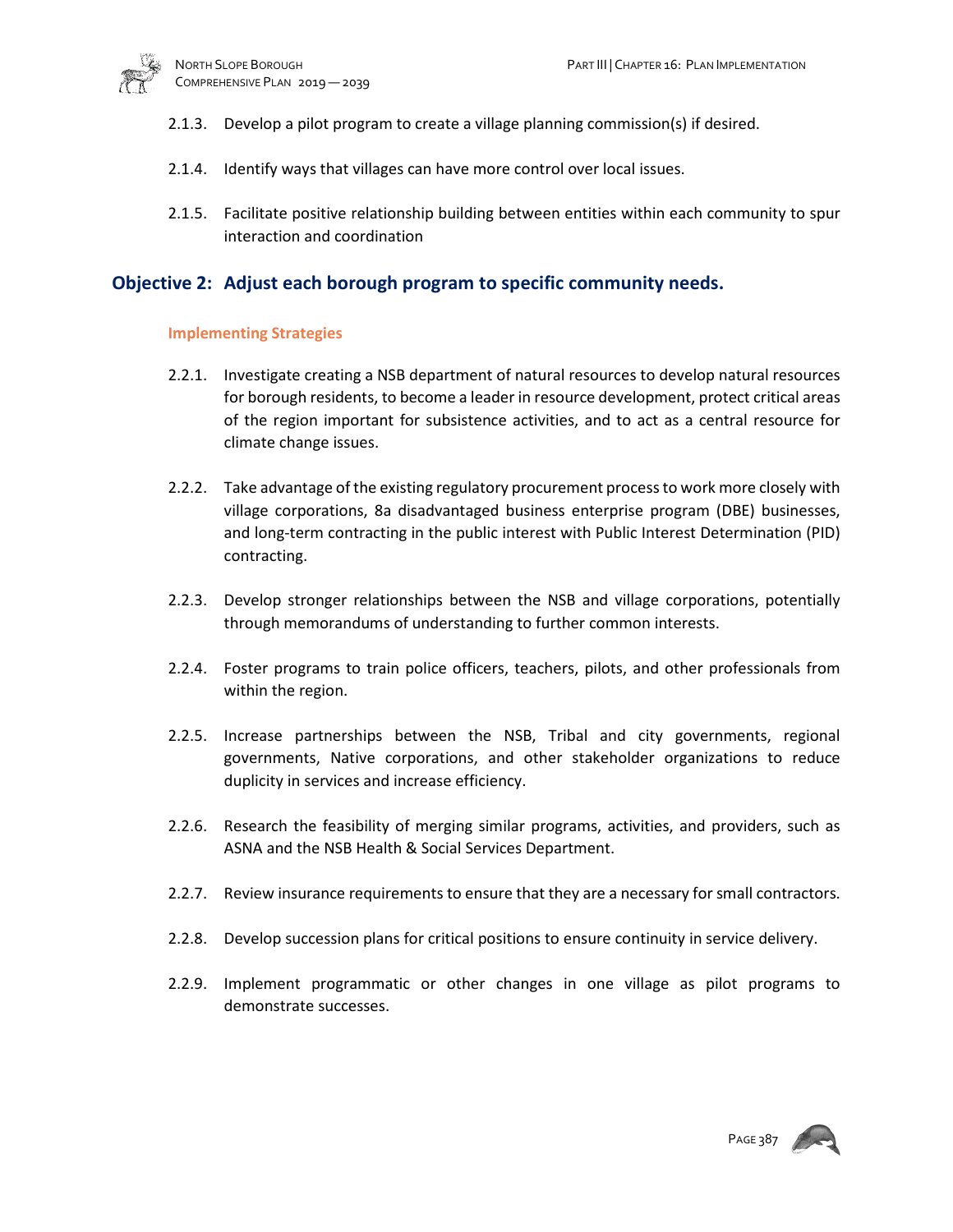# **Objective 3: Strengthen relationships with external agencies for the benefit of residents.**

#### **Implementing Strategies**

- 2.3.1. Develop recommendations for use by outside entities in communicating with village residents that include advance contact and scheduling, meeting consolidation to avoid meeting fatigue, and consideration of village subsistence activities and other local priorities and activities.
- 2.3.2. Participate in regular regional planning with neighboring jurisdictions, such as the Northwest Arctic Borough and the Yukon-Koyukuk Borough.
- 2.3.3. Encourage interagency and science research coordination in research, planning, and regulatory changes.
- 2.3.4. Seek effective opportunities for agency participation and coordination with villages, including encouraging use of subsistence observers and sharing information.

# **Housing**

Safe, healthy, stable, and access to housing are important factors in quality of life. There is a severe housing shortage across the North Slope, with multiple generations of families living in overcrowded conditions. Additionally, many homes need weatherization improvements, basic home repairs, and air quality assessments to ensure healthy living conditions. Yet these assessments and repairs are difficult to obtain in the remote villages. Homelessness is also pervasive across the North Slope.

> Develop a housing program to address dilapidated infrastructure and housing shortage.

# **Objective 1: Develop a policy on the borough's role in public and private housing.**

#### **Implementing Strategy**

**Goal 3.**

3.1.1. Establish a coalition to address housing and homelessness issues on the North Slope to coordinate programs and initiatives.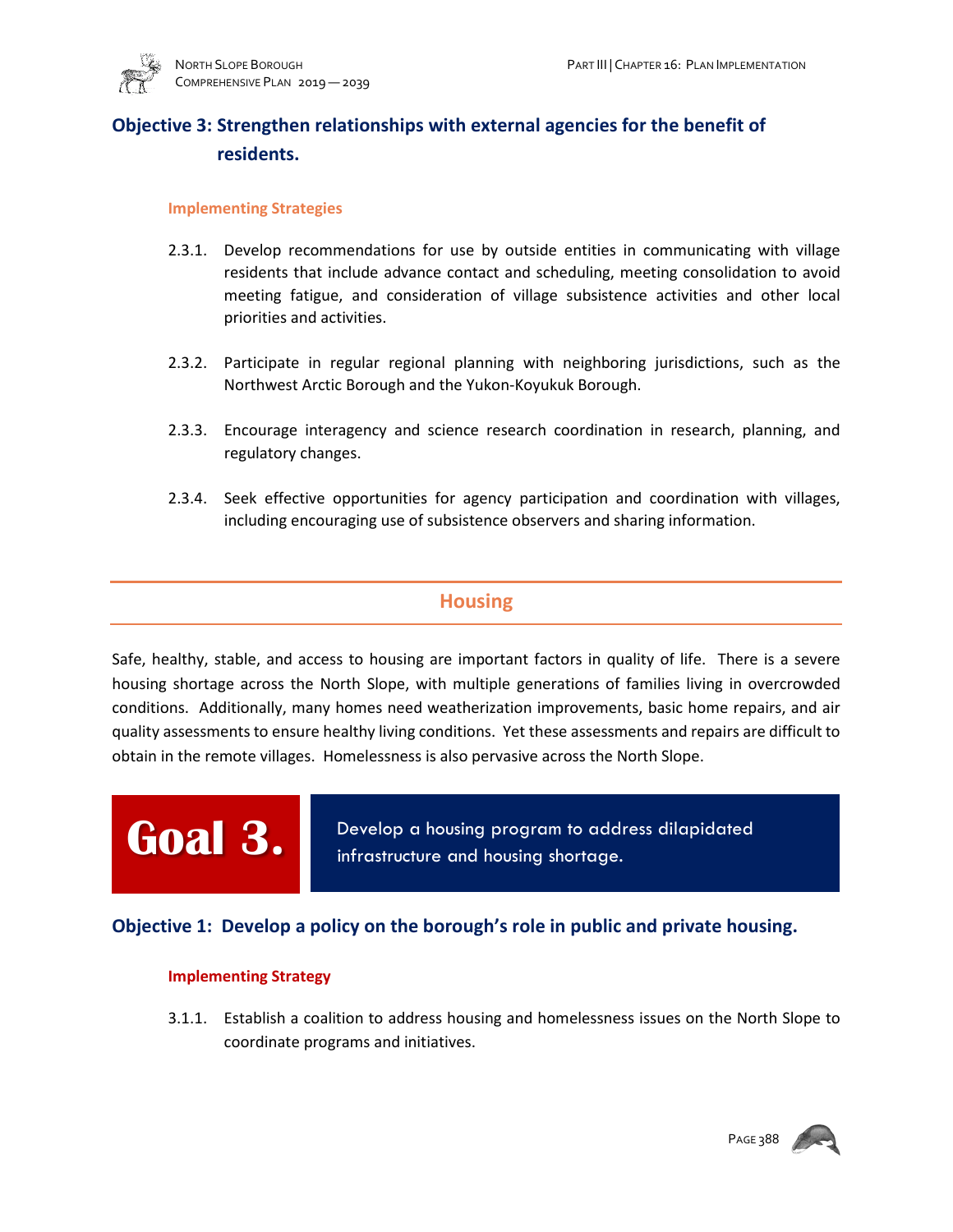# **Objective 2: Promote development of new public and private housing.**

#### **Implementing Strategies**

- 3.2.1. Encourage duplexes, triplexes, and larger multi-family house to provide more affordable housing options.
- 3.2.2. Amend the zoning ordinance to allow condominiums and zero lot line homes to increase the range of affordability options.
- 3.2.3. Identify and explore the applicability of housing alternatives that allow for accessory dwelling units and smaller housing units to meet the demand for smaller and more affordable housing.
- 3.2.4. Encourage the use of existing public infrastructure by focusing housing development on infill, vacant, and underdeveloped land.
- 3.2.5. Extend roads and utilities to lots to facilitate more housing development when and where feasible.
- 3.2.6. Seek alternative funding sources for constructing homes on Native restricted lots.
- 3.2.7. Investigate the feasibility of constructing modular or 3-D printed homes on the North Slope that are easy to transport to villages and to lots.
- 3.2.8. Research incentivizes for private developers to invest in housing on the North Slope.
- 3.2.9. Work with housing authorities to construct additional rental housing to expand housing choice.
- 3.2.10. Seek solutions to village senior housing five-plexes that are not being fully utilized.

# **Objective 3: Create programs to address dilapidated housing conditions, weatherization upgrades, air quality and general home repairs.**

#### **Implementing Strategies**

3.3.1. Support programs that help with weatherization and sustainability measures to reduce home operating costs for water and energy usage.

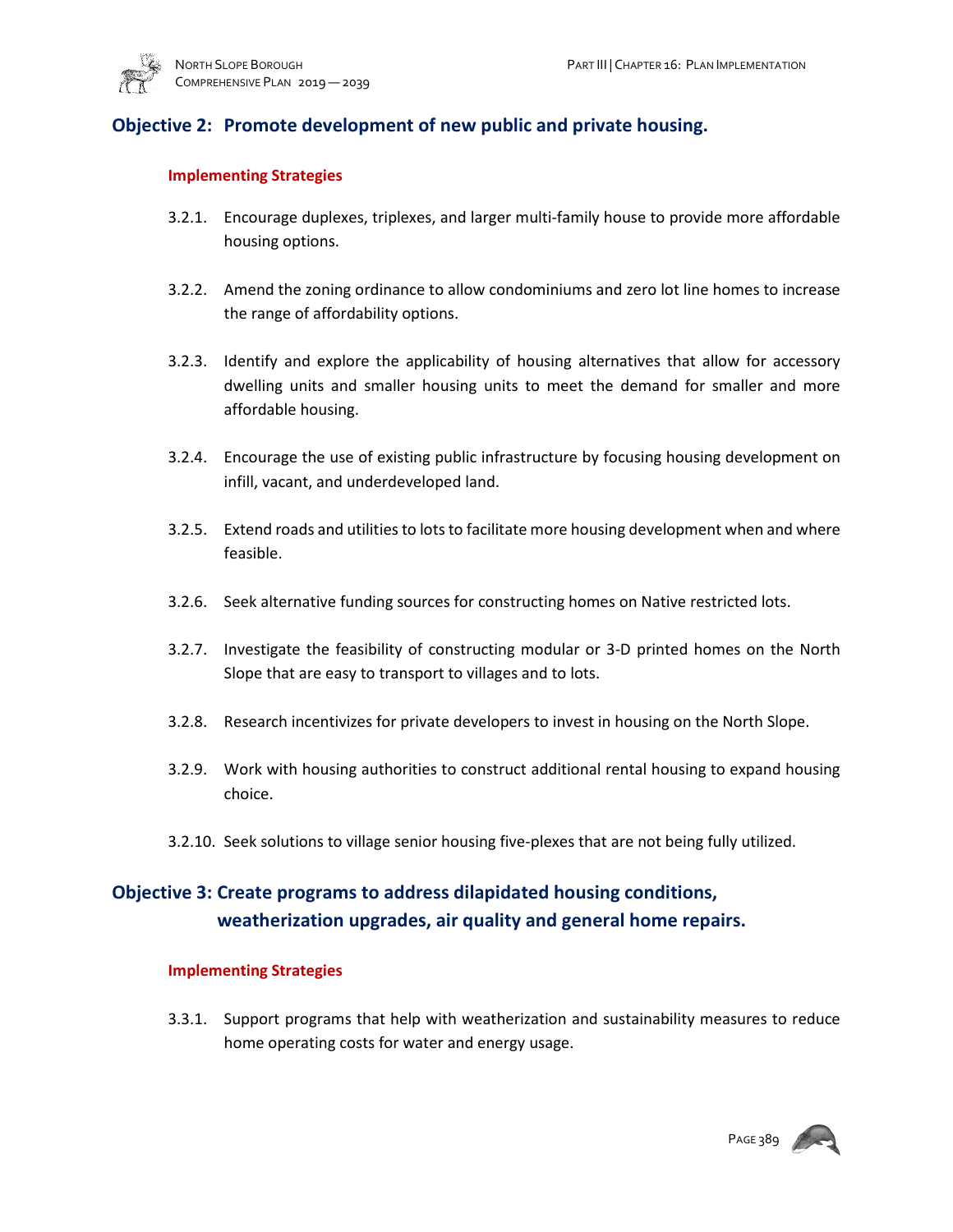

- 3.3.2. Seek and/or allocate funding for home maintenance assistance to benefit low-income, disabled residents, and Elders with ongoing maintenance needs.
- 3.3.3. Seek funding to help provide repairs to the most critical homes needing repairs and air quality improvements to make them healthy for habitation.
- 3.3.4. Work closely with Tribal, city, and Native corporations to establish village storefronts to loan equipment and tools and offer home repair technical assistance.

# **Objective 4: Assist residents in obtaining financing and resolving probate issues.**

#### **Implementing Strategies**

- 3.4.1. Support financial education and financial management programs that help residents understand the true costs of homeownership and assist in navigating the process of buying, maintaining, and keeping homes.
- 3.4.2. Create an Alaska Native Homeownership Coalition for a one-stop shop for grant and loan opportunities for homeownership.
- 3.4.3. Advocate state congressional representatives in the United States to seek exceptions to the income limit for federal housing subsidies for rural Alaska.
- 3.4.4. Offer guidance and assistance in remedying restricted property probate issues to better utilize existing lots, including parcel research and assistance in obtaining consensus with multiple heirs.

# **Objective 5: Create programs to address homelessness.**

- 3.5.1. Investigate the costs and feasibility of establishing homeless shelters in Utqiaġvik and the villages.
- 3.5.2. Support transitional homes for families that have experience a fire, flood, or other emergency that does not allow them to live in their home.

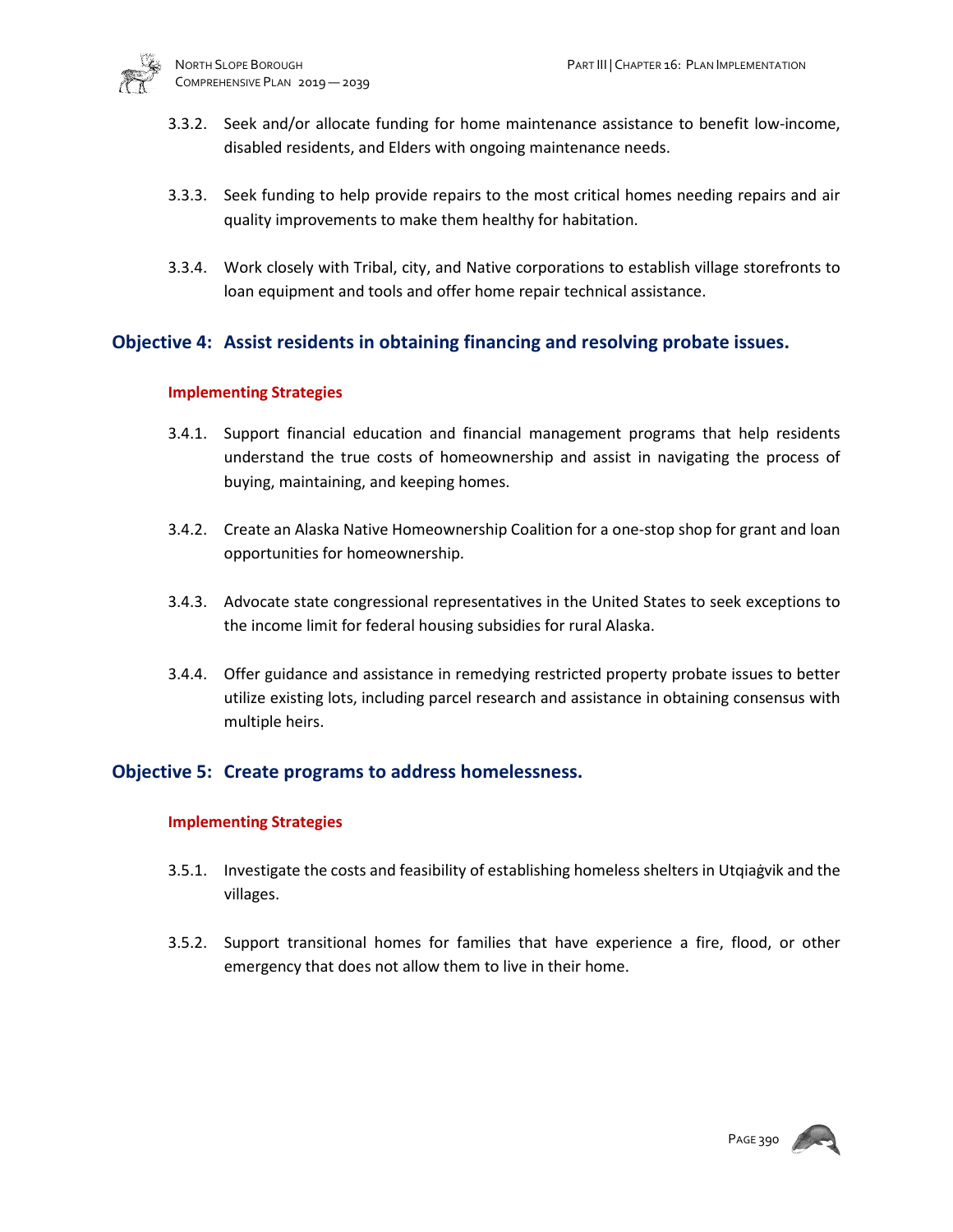

# **Transportation**

Both the village and regional transportation systems are critically important to maintaining and improving the quality of life and livability of the North Slope. Investments in physical infrastructure, developing partnerships, and conducting research, feasibility analyses, and future needs assessments will further the borough's transportation network to meet the needs of residents, industry, and the State of Alaska.

# **Goal 4.**

Improve the borough's transportation network between communities.

# **Objective 1: Focus efforts to improve inter- and intra-community connectivity.**

- 4.1.1. Investigate ways to entice additional airlines to serve North Slope villages in an effort to increase competition, choice, efficiency, and cost.
- 4.1.2. Ensure close involvement in any program to connect villages to the road system, which would allow greater infrastructure expansion and investment in villages but could also negatively affect residents through importation of alcohol and drugs and interrupt subsistence activities and caribou migration routes.
- 4.1.3. Extend village roads to support community growth and new housing to alleviate overcrowding.
- 4.1.4. Support community dust control efforts and seek new and innovative methods to suppress excessive dust to further public health.
- 4.1.5. Improve road and airport maintenance budgeting tools to better track and forecast expenditures.
- 4.1.6. In Utqiaġvik, coordinate with ADOT&PF on lease areas and street realignment to improve airport loading and unloading and traffic congestion.
- 4.1.7. Stake and map trails and provide trail coordinates to travelers for safe navigation.

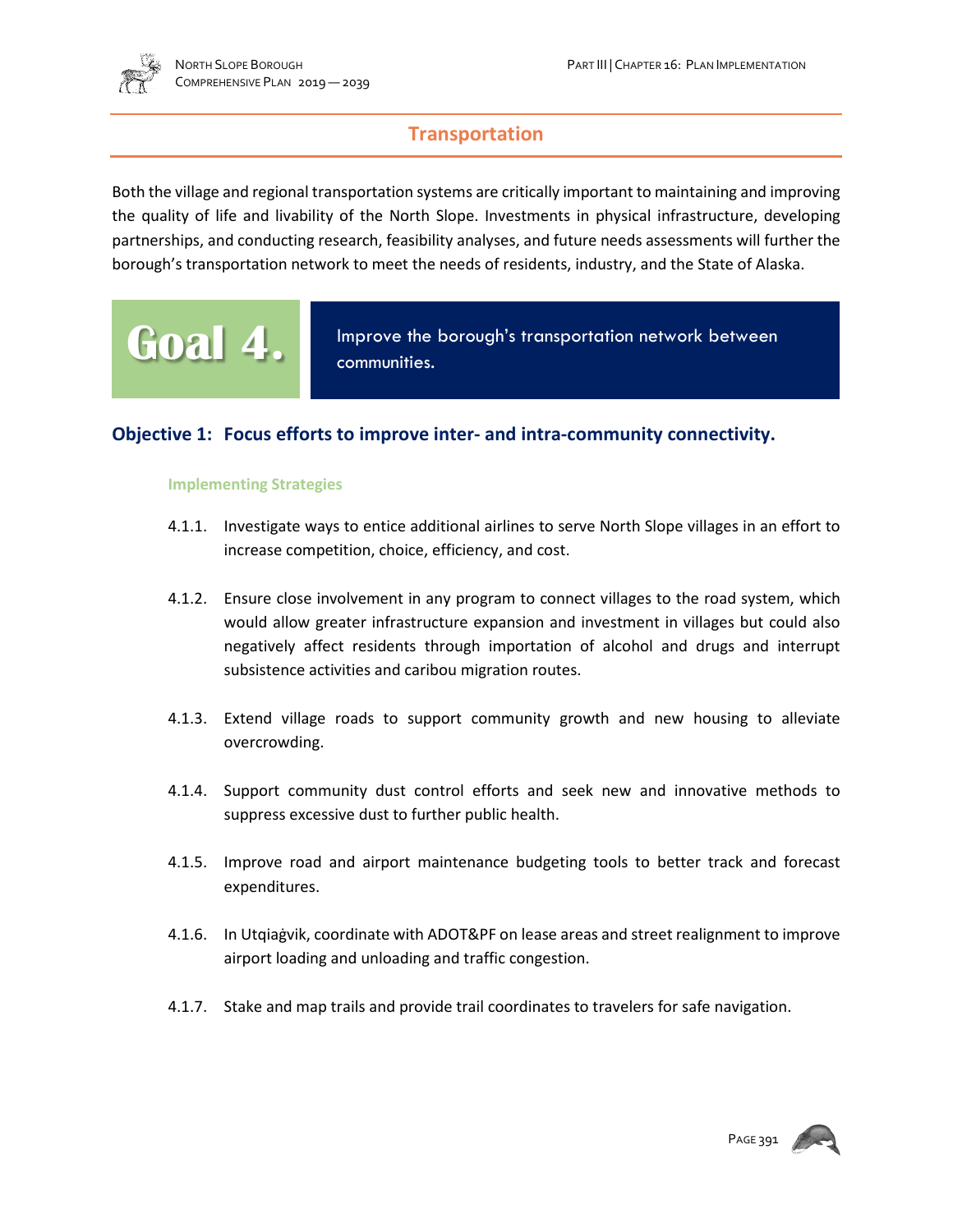

# **Objective 2: Coordinate efforts with outside agencies to develop more efficient marine, air and road transportation corridors.**

# **Implementing Strategies**

- 4.2.1. Actively participate in and promote public review and input into the writing, review and approval of any transportation or utility corridors, plans or routes undertaken by the borough, state, or federal government within the NSB.
- 4.2.2. Develop regulations and guidelines for proper siting, design, construction, and maintenance of transportation facilities so as to not adversely impact subsistence resources.
- 4.2.3. Continue important efforts to develop a port on the North Slope due to the recent increase in marine traffic, a trend likely to continue well into the future.
- 4.2.4. Ensure the airport facilities within the borough continue to meet the needs of residents and the local economy through regular needs assessments and usage data.
- 4.2.5. Reserve land for future transportation needs and activities through easements and land acquisition.
- 4.2.6. Develop a program to anticipate advances in transportation technology and other innovations.
- 4.2.7. Establish development nodes along Dalton Highway.
- 4.2.8. Coordinate with ADOT&PF to potentially manage state operated on the North Slope.
- 4.2.9. Seek bonding and other funding for port one or more facilities from non-borough entities.

# **Objective 3: Work with Industry to develop mutually beneficial transit on the slope.**

- 4.3.1. Seek assistance and funding from industry for transportation needs
- 4.3.2. Seek borough right-of-first refusal on remediated abandoned industry gravel roads.

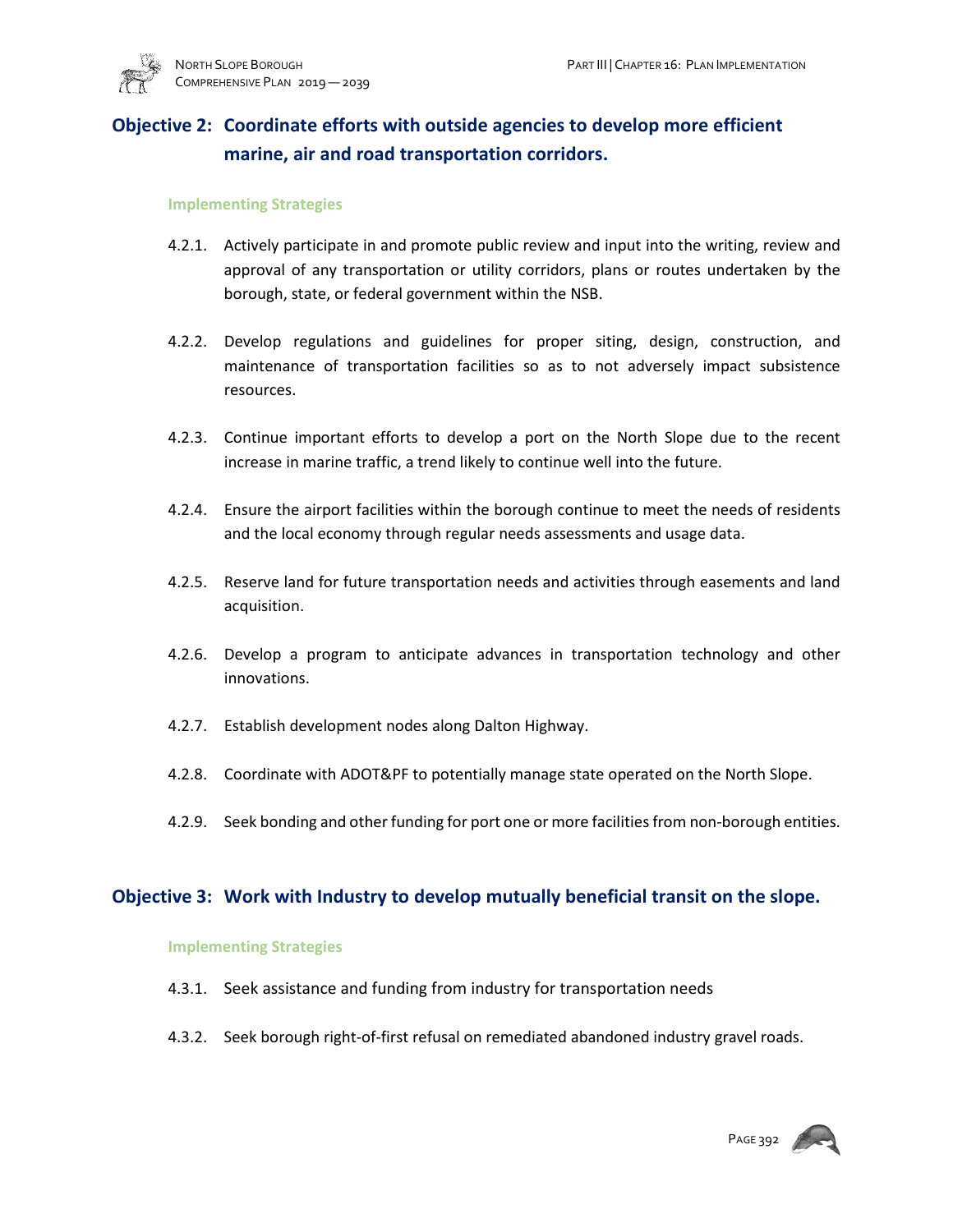



Residents of the North Slope honor cultural ties to the land and ancestors when practicing traditional Iñupiaq values. The Iñupiaq highly regard family, work ethic, the Iñupiaq language, traditional drumming and dancing, subsistence hunting and gathering, and sharing food. Yet to the Iñupiaq community and those that have come from elsewhere making the North Slope their home, the gradual loss of Native Iñupiaq speakers and respect of the traditional values and way of life affects the entire region. Strengthening efforts to save the Iñupiaq language and install traditional values is paramount the North Slope retaining its cultural identity.

Goal 5. Protect the Iñupiaq language and subsistence culture.

# **Objective 1: Focus efforts to more fully integrate Iñupiaq language and culture into the education and land use planning process.**

- 5.1.1. Improve Native language fluency through partial or full immersion programs from prekindergarten through high school.
- 5.1.2. Seek funding and opportunities to assist fluent Iñupiaq speakers to become certified teachers.
- 5.1.3. Encourage the North Slope Borough School District and educators to further incorporate traditional and cultural values throughout the school curricula.
- 5.1.4. Integrate Elders into school activities through shared lunches, invitations to speak with classes, and involvement in student projects.
- 5.1.5. Teach traditional values to new generations by highlighting local success stories and how traditional and cultural values assisted in their success.
- 5.1.6. Educate state, federal and local government entities, and the oil and gas industry about the importance of traditional and contemporary local knowledge to borough residents.
- 5.1.7. Require that master plans, rezonings, and applicable permits incorporate aspects of traditional and contemporary local knowledge into a project's planning and design.

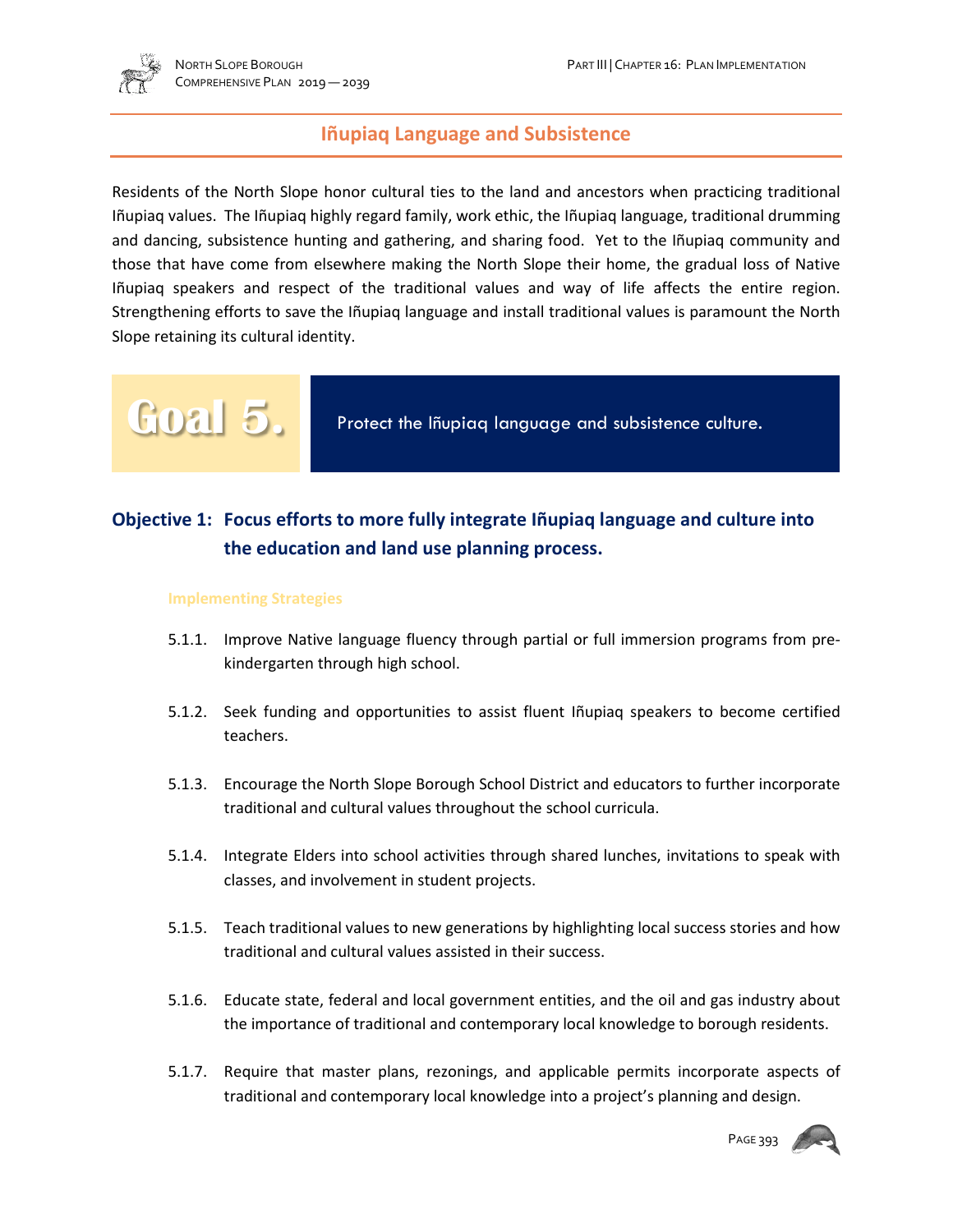

- 5.1.8. Review environmental assessments and environment impact analyses to ensure they include information on the importance of subsistence, traditional and contemporary local knowledge, and the Iñupiaq culture on the North Slope and provide comments to the lead federal agency to request additional information be included, if applicable.
- 5.1.9. Remain cognizant that road connections will bring societal changes and prepare for those changes in advance to the extent possible.

# **Objective 2: Protect and enhance access for traditional subsistence activities to ensure food security and cultural values.**

- 5.2.1. Recognize the importance of traditional camps and cabins, and associated subsistence activities when managing public lands and planning for leasing, exploration, and development of petroleum and mineral resources.
- 5.2.2. Work with the Alaska Department of Fish and Game and state and federal land managers to reduce effects on subsistence activities from outside sport and commercial hunting and fishing activities.
- 5.2.3. Develop low-flying aircraft regulations where applicable and coordinate with state and federal agencies to minimize flight disturbances to subsistence activities.
- 5.2.4. Manage growth along the Dalton Highway Corridor that ensures adequate public safety, wildlife management, and subsistence resource protection.
- 5.2.5. Encourage more research and coordination on studying and mitigating any potential effects of future road corridors on caribou migration.
- 5.2.6. Encourage oil companies to allow subsistence users access to oil field roads and to limit public access.
- 5.2.7. Encourage industry and the State of Alaska to work with local residents when designing new roads to determine if it would be desirable to include pullouts to accommodate subsistence users.
- 5.2.8. Educate non-borough residents that travel to the North Slope about subsistence resources and how to minimize their impact to these resources.

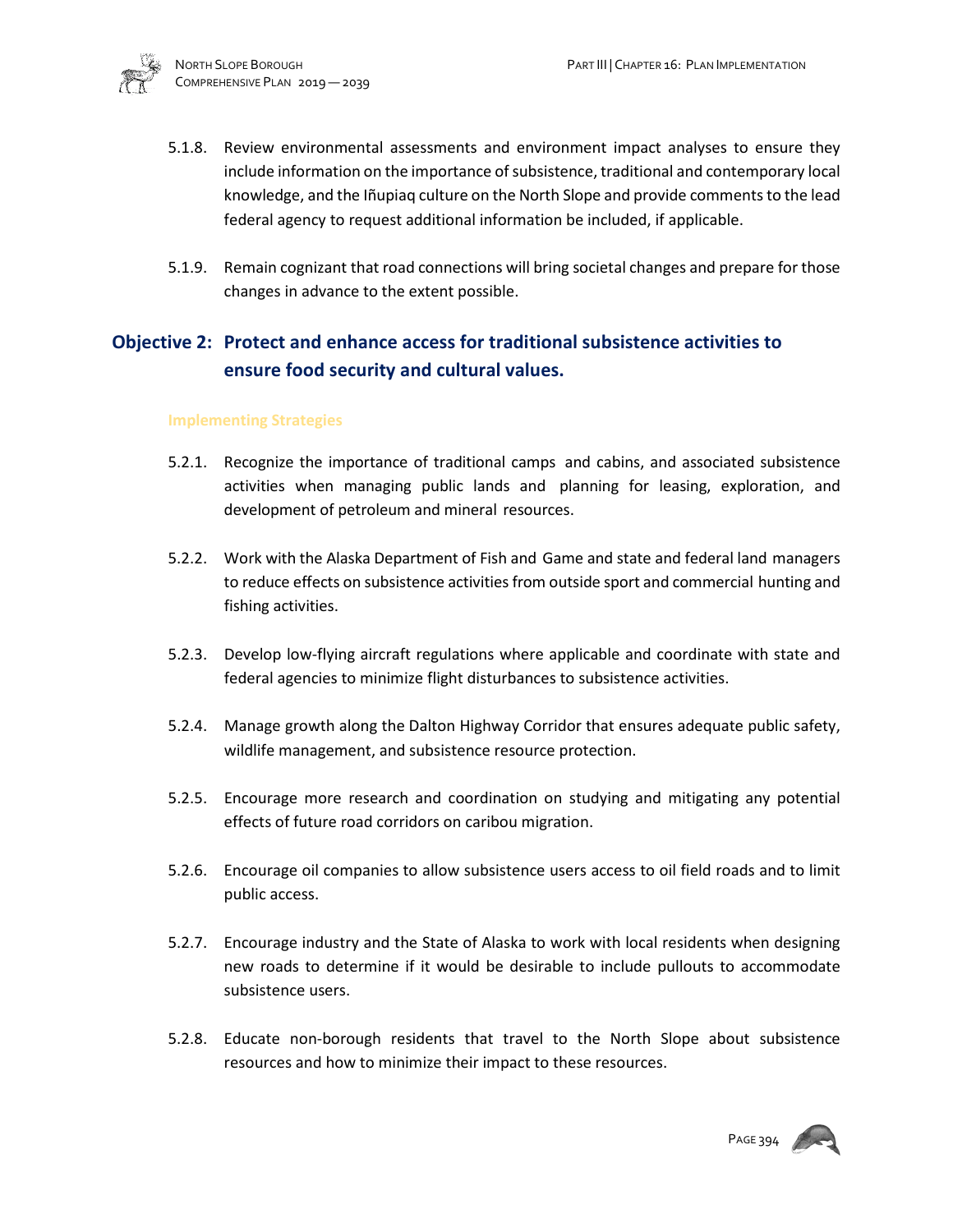- 5.2.9. Develop formal agreements between landowners and land managers to provide subsistence access across private, state, and federal lands.
- 5.2.10. Plan, design, construct, and maintain infrastructure and facilities in a manner that preserves the local environment and subsistence lifestyle.
- 5.2.11. Develop ice cellar guidelines to assist residents in improving the storage environment in existing cellars and creating new cellars in the most beneficial locations and design.

# **Economic Development**

The economy of the North Slope is primarily focused on the oil and gas industry in the greater Prudhoe Bay area. While industry employs relatively few North Slope residents, revenue from property taxes on oil and gas infrastructure make-up a substantial portion of the borough operating budget. Training local residents and seeking new economic planning and development opportunities are critical to furthering the borough's economic development goals.



Goal 6. Develop strong, resilient local and regional economies.

# **Objective 1: Encourage collaborative agreements, invest in training, and seek new industries for economic development of the region.**

- 6.1.1. Engage in regional efforts to create a trained local workforce, including collaborative efforts with Ilisagvik College, the State of Alaska, and industry.
- 6.1.2. Investigate the feasibility of establishing an extension of Iḷisaġvik College in Deadhorse to train residents for work in the oil industry.
- 6.1.3. Research the feasibly and benefits of establishing an Alaska Regional Development Organization for the North Slope Borough.
- 6.1.4. Research viable industries for the North Slope, such as data storage.
- 6.1.5. Investigate burgeoning employment opportunities due to improved fiber optic communications.

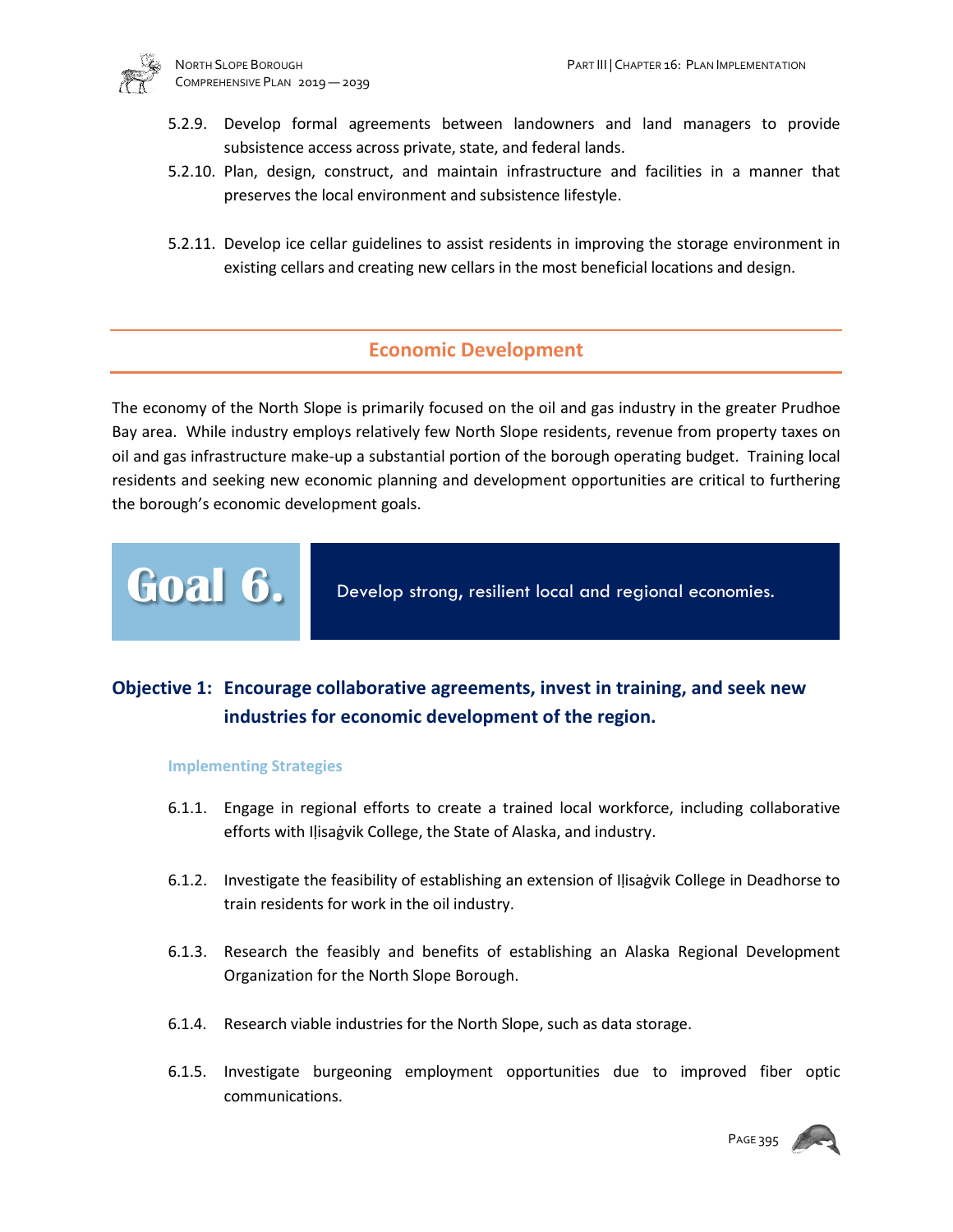

- 6.1.6. Develop a North Slope Borough Economic Development Plan to foster new economic development compatible with local values.
- 6.1.7. Participate in local and regional efforts by Tribal governments, Native corporations, and local governments to prepare economic development plans.
- 6.1.8. Investigate the potential of mineral extraction by the borough for the benefit of residents.
- 6.1.9. Continue to invest in creating childcare centers in all North Slope communities to assist working parents.
- 6.1.10. Assist in entrepreneurs in developing small businesses utilizing training services and loans.

# **Public Infrastructure & Services**

The North Slope Borough provides the majority of public infrastructure and services for residents of the North Slope, including water, sewer, transportation, schools, electricity, snow fences, and snow removal. The importance of not only planning for and funding infrastructure expansion to meet future needs, but also ensuring its continued maintenance in the harsh arctic climate is considerable.



# **Objective 1: Seek program improvements to better maintain infrastructure and consolidate and share services.**

- 7.1.1. Implement a program for consistency and standardization of utilities in general, and utility technology, construction, and maintence software programs specifically, for easier maintenance and upgrades.
- 7.1.2. Focus oversight of gravel inventories and demand within NSB to a single department or division to better coordinate inventories and needs.

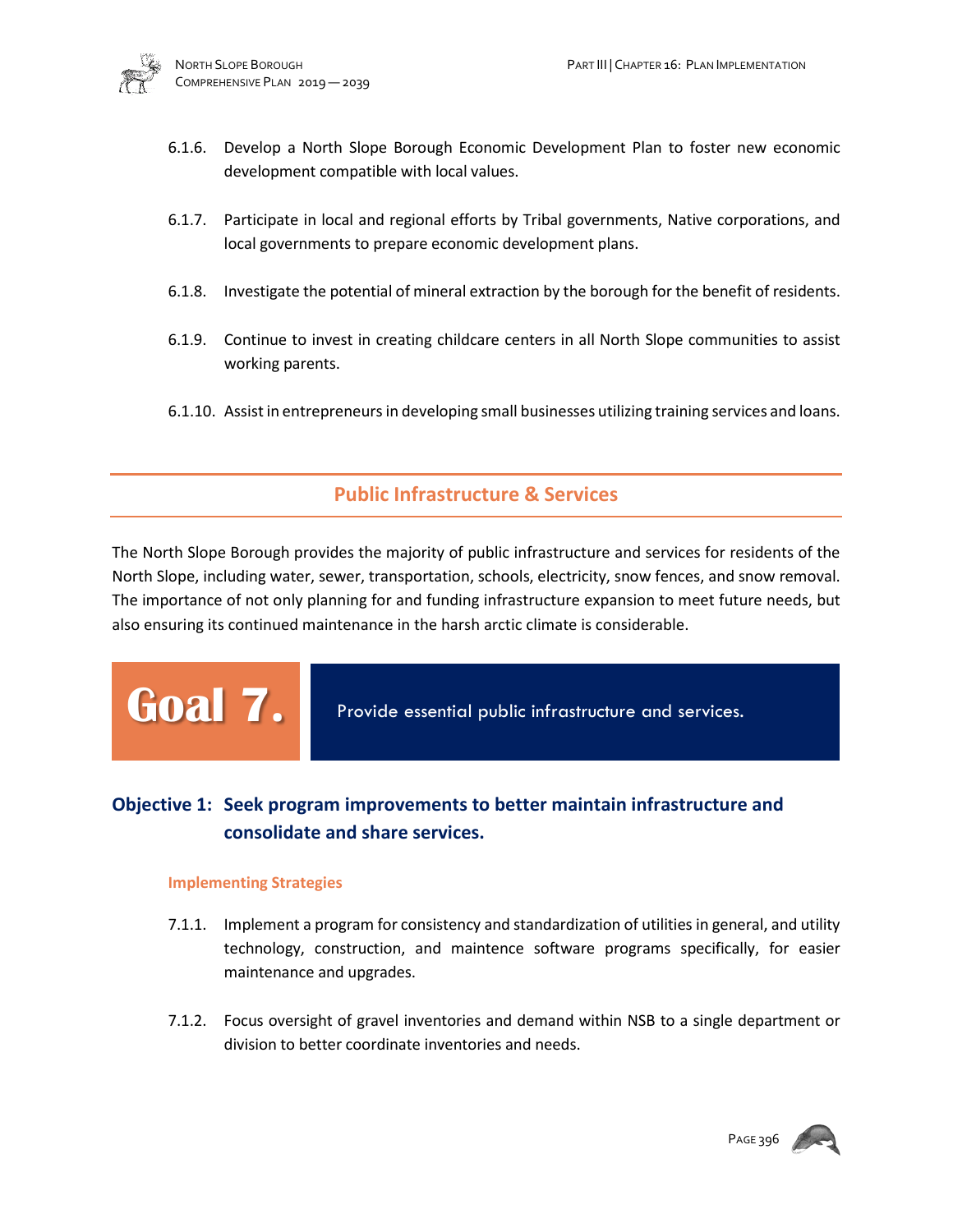- 7.1.3. Investigate consolidating facilities that provide similar or the same operations or services, such as NSB and NSBSD maintenance and operations facilities and general office space.
- 7.1.4. Facilitate shared use of village facilities to benefit all village residents, such as community use of school swimming pools and other recreational space.
- 7.1.5. Avoid expanding the borough's services and infrastructure until deferred capital maintenance and replacement needs are met.
- 7.1.6. Regularly update and maintain the NSB Repair and Replacement Schedule to better understand and plan for maintenance and replacement needs.
- 7.1.7. Seek innovative ways to coordinate or consolidate infrastructure, such as constructing one ice road and accessing a toll for industry use.
- 7.1.8. Research potential ramifications of climate change on the region's infrastructure and plan accordingly.
- 7.1.9. Emphasize compactness in community development during project planning to minimize operations, maintenance, and expansion costs of community infrastructure.
- 7.1.10. Prohibit independent utility systems and connections to municipal utility systems until guidelines are in place for local service area development.
- 7.1.11. Develop a program to confirm easements in place for existing snow fences and other public infrastructure.
- 7.1.12. Evaluate alternative options to gravel to aid in fulfill community gravel needs.

# **Objective 2: Address current critical infrastructure needs and plan for future needs.**

- 7.2.1. Develop alternative/secondary water sources to ensure continued availability.
- 7.2.2. Proactively maintain roads that provide access to critical infrastructure, such as the landfill, water source, or natural gas facilities.
- 7.2.3. Proactively protect critical infrastructure from unforeseen events, such as flooding and storm events.

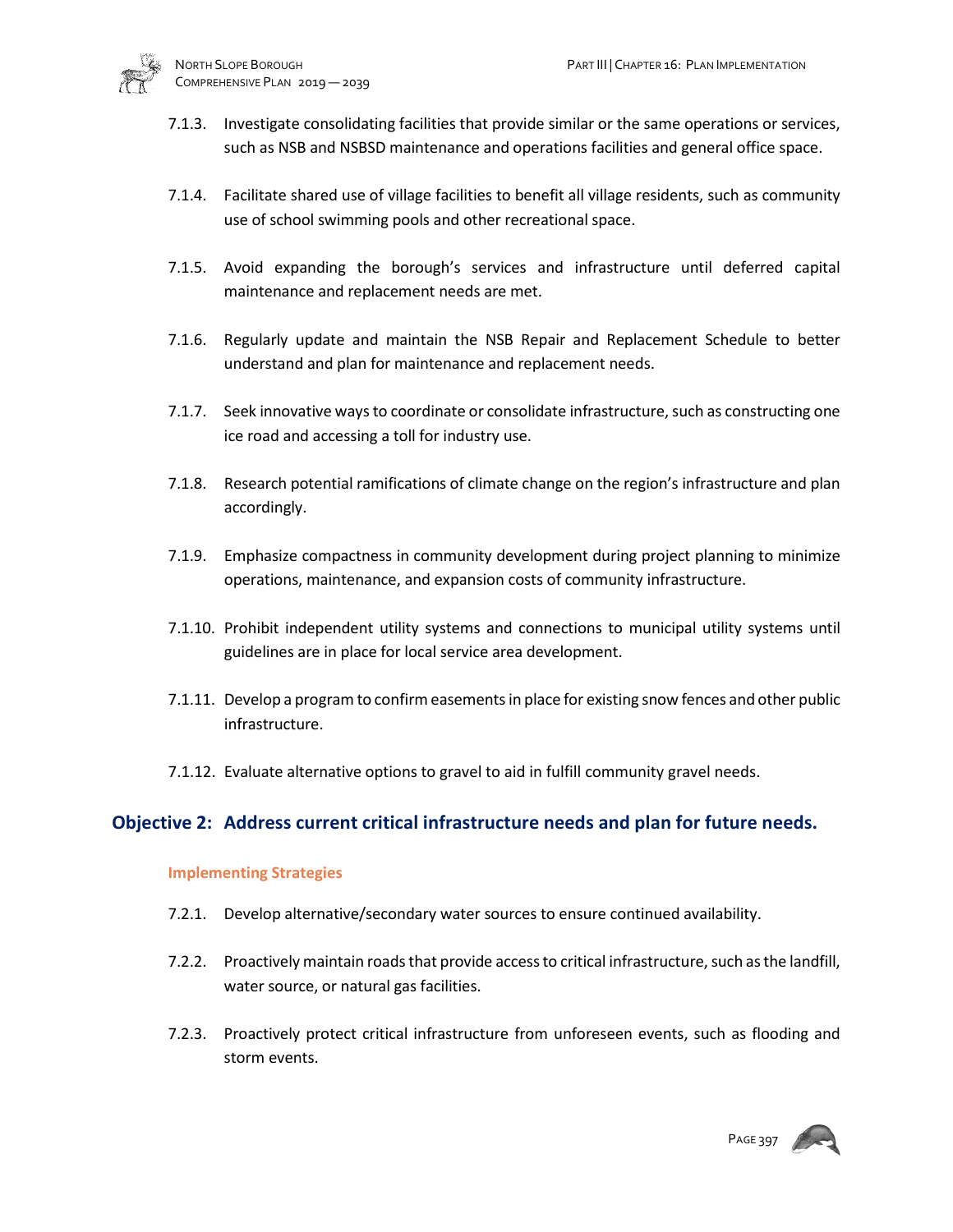

- 7.2.4. Renovate or demolish NSB-owned facilities and infrastructure that are beyond their useful life and coordinate with other agencies to renovate or remove dilapidated infrastructure where needed.
- 7.2.5. Seek equity in village infrastructure and facilities.
- 7.2.6. Invest in heavy equipment repairs and replacement and transport replaced equipment out of villages.
- 7.2.7. Assist local efforts to secure search and rescue facility space in the villages.
- 7.2.8. Investigate alternative technologies for supplying improved communications systems.
- 7.2.9. Enhance current communications networks within villages to maximize improved subsea fiber optic connections.
- 7.2.10. Seek funding for development of terrestrial high-speed fiber optic networks to inland communities.
- 7.2.11. Coordinate with educational institutions on technology needs.

# **Partnerships**

Partnerships and collaboration with stakeholders working within the North Slope Borough will benefit residents through increased outside understanding of the culture and traditional values, subsistence access preservation, funding for programs and initiatives, and ensuring industry is working responsibility.

**Goal 8.** Partner and collaborate with Industry for the benefit of borough residents.

# **Objective 1: Ensure Service Areas are keeping up with industry needs.**

- 8.1.1. Investigate the need and feasibility to establishing an additional service area to support expansion into ANWR 1002 area of new oil exploration and production.
- 8.1.2. Investigate the need of expanding Service Area 10 and offering additional services to users.

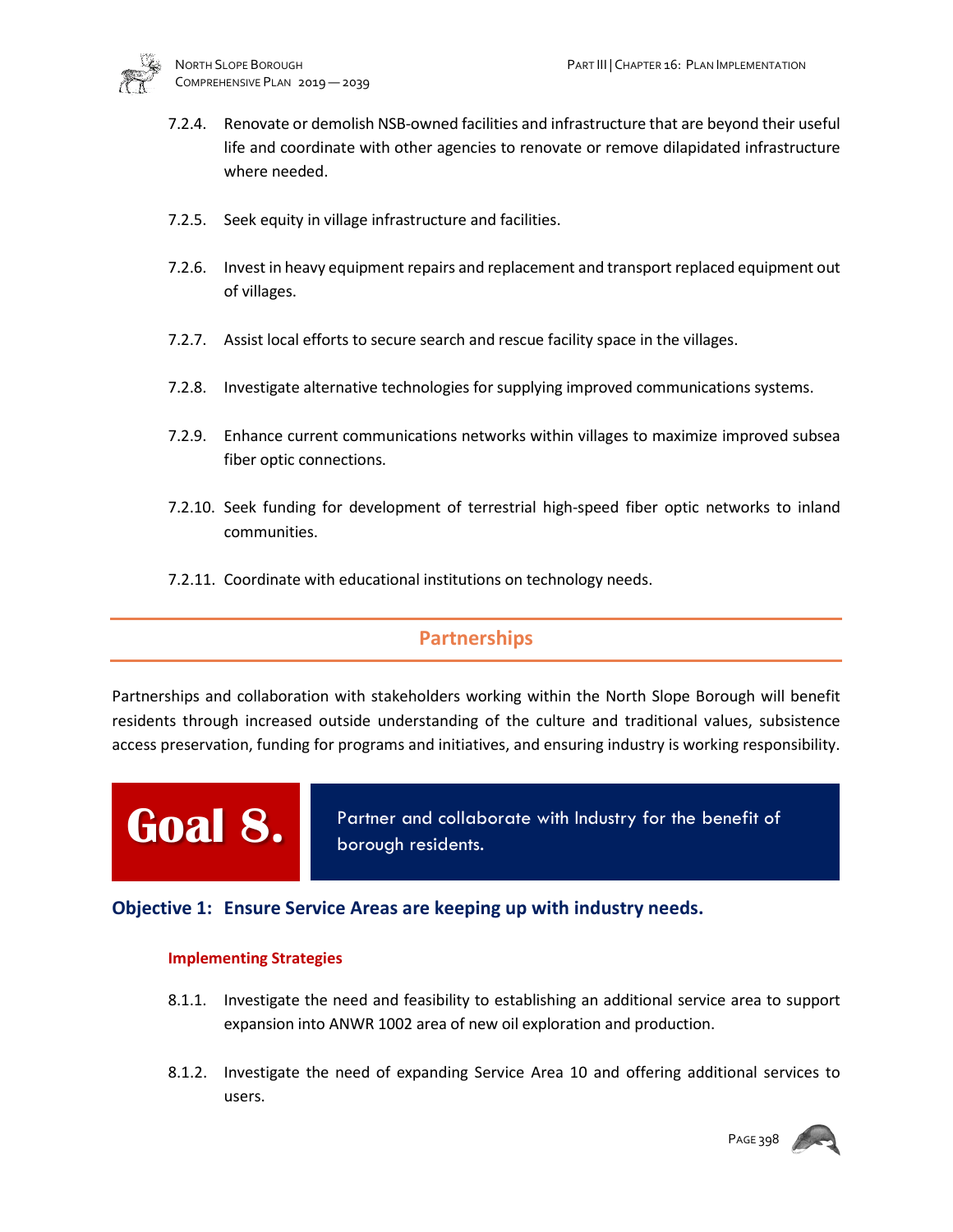# **Objective 2: Maintain Good Neighbor Policies and Conflict avoidance agreements.**

#### **Implementing Strategies**

- 8.2.1. Maintain access to subsistence activities.
- 8.2.2. Encourage input from affected residents on contents of agreements.

# **Objective 3: Identify ways that resource development can benefit residents directly.**

#### **Implementing Strategies**

- 8.3.1. Ensure that the resources that are extracted from the North Slope are also provided to the North Slope residents, such as liquefied natural gas.
- 8.3.2. Document beneficial and adverse impacts from industry activities on subsistence.
- 8.3.3. Coordinate with industry and land management agencies to reduce the footprint of resource development and joint use of facilities.
- 8.3.4. Incorporate local concerns and suggestions in exploration permit approvals and denials, and document measures that have been successful or unsuccessful.

# **Energy**

The North Slope Borough highly subsidizes both the transportation and production of fuel for electricity and heating, costing millions of dollar per year. Heating fuel is distributed to local village corporations at no charge; the village corporations charge for the cost of residential delivery. Likewise, NSB subsidizes the cost of fuel for power generation. Seeking alternative energy sources and distribution methods as well as energy efficiencies would likely result in a significant savings, reduce dependence on the limited fuel delivery schedule, and reduce energy demand. However, determining feasible alternatives, creating distribution corridors, and the capital needs for a regional distribution system may currently be cost prohibitive.



Goal 9. Attain energy independence and energy security.

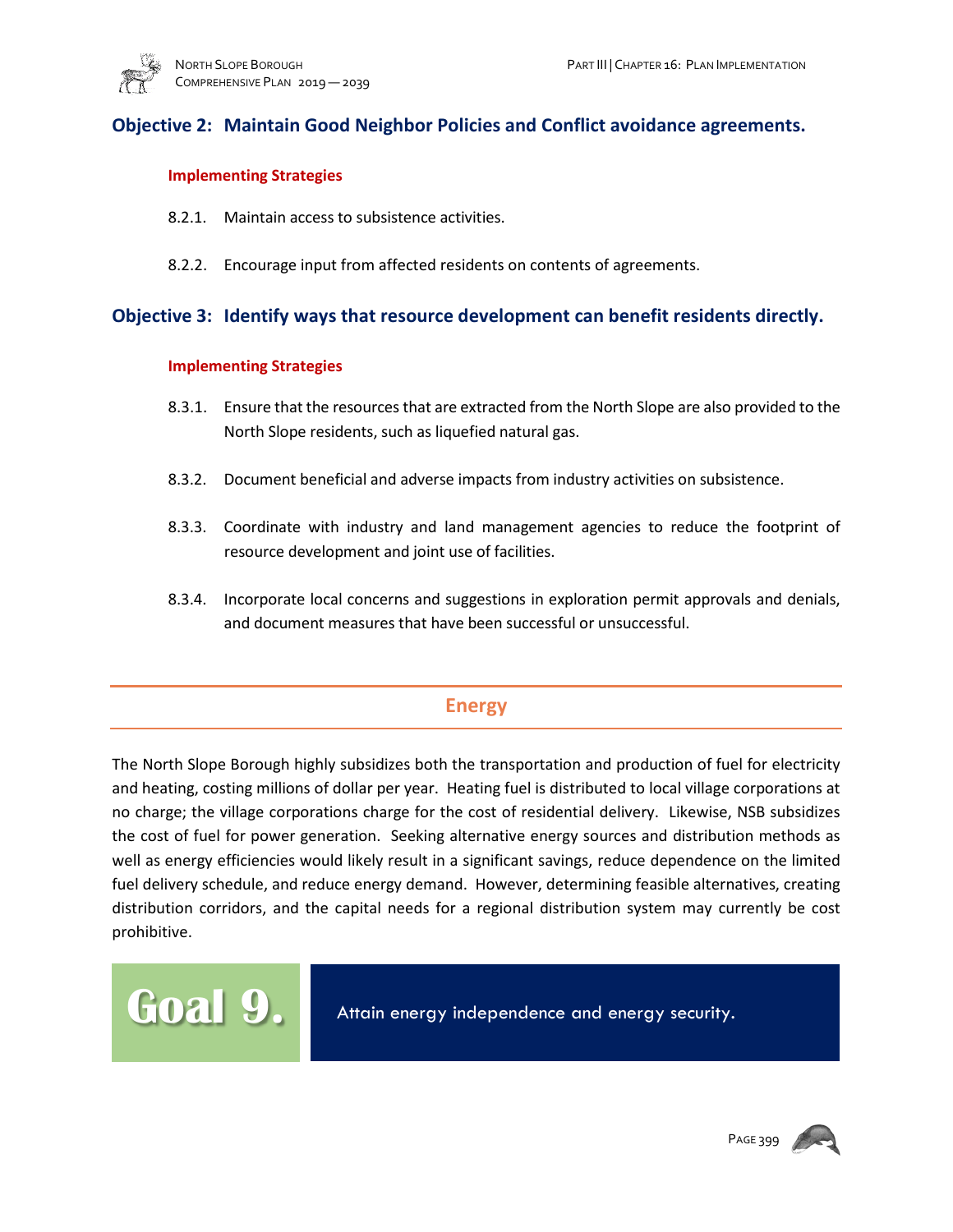

# **Objective 1: Develop alternative and redundant energy sources.**

#### **Implementing Strategies**

- 9.1.1. Extend natural gas to villages where practicable.
- 9.1.2. Continue research into alternative energy sources, and implement where feasible.
- 9.1.3. Research and develop alternative energy sources for borough communities, such as coal, natural gas and wind power.
- 9.1.4. Construct redundant energy development and distribution to ensure continuity of service.

# **Objective 2: Develop regional energy plans.**

#### **Implementing Strategies**

- 9.2.1. Investigate developing energy corridors between communities for regional power distribution.
- 9.2.2. Cultivate partnerships with public/private development to foster development that would provide connection to regional power.

# **Objective 3: Seek energy efficiency upgrades.**

- 9.3.1. Ensure regular maintenance and efficiency improvements of power plants.
- 9.3.2. Implement a program to regularly inspect and weatherize buildings for maximum energy savings.
- 9.3.3. Utilize waste heat recovered from community power generation.

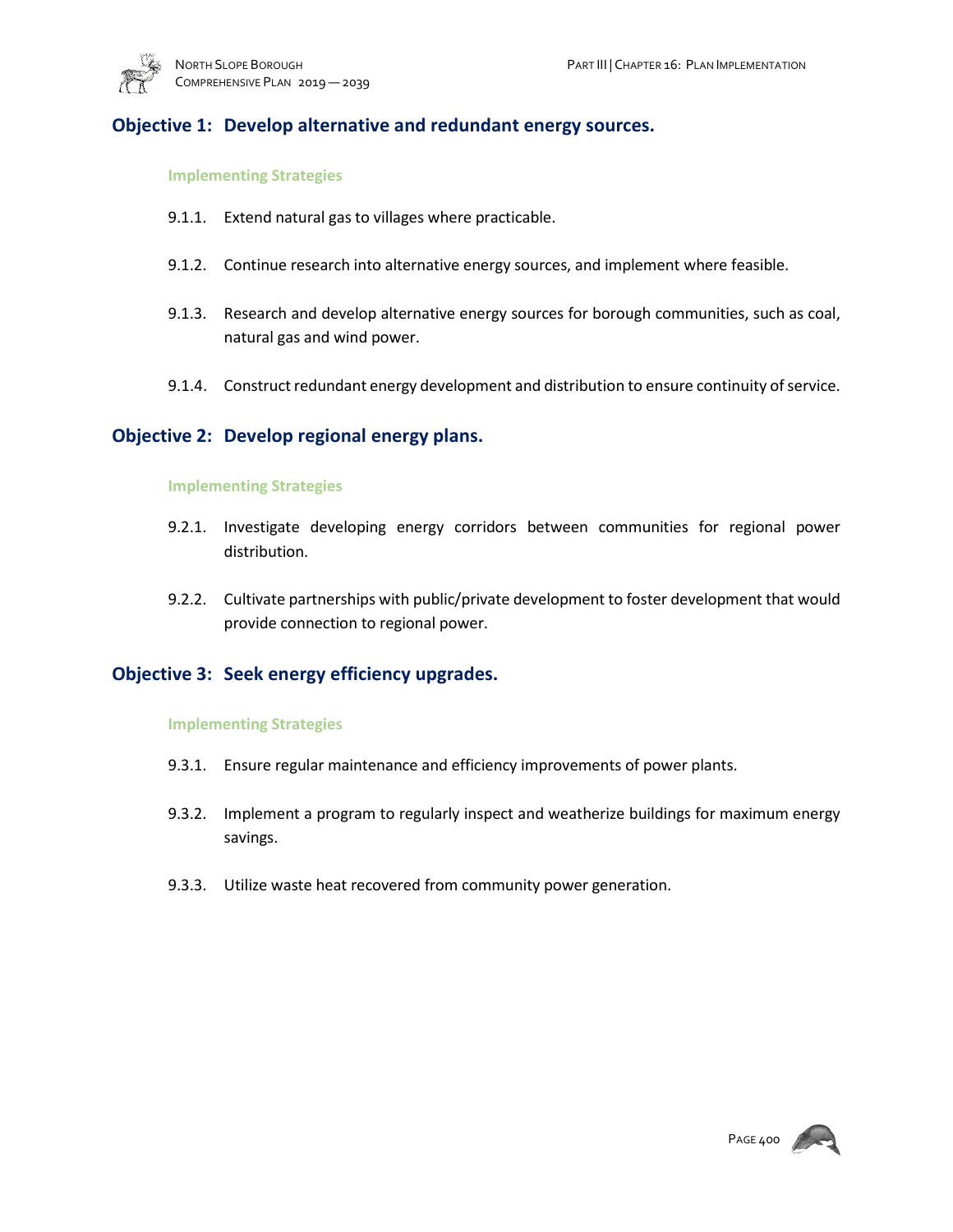

# **Environment**

The residents of the North Slope are intrinsically connected with the arctic natural landscape. It is along the Arctic Coastal Plain where Iñupiaq whalers cut trail across the rugged shore ice to hunt for the bowhead whale as their ancestors have done for generations. It is through the Brooks Range and to the Chukchi and Beaufort sea coasts that Iñupiaq subsistence hunters take caribou as the herds migrate. It is the land for berry picking, goose hunting, and fishing. Stewardship of the natural arctic environment to preserve traditional Iñupiaq subsistence activities as well as for its value as a unique ecosystem is essential to residents.



# **Objective 1: Seek a healthy arctic environment through leadership in land use and wildlife management.**

#### **Implementing Strategies**

- 10.1.1. Coordinate with resource agencies to identify and map watersheds, wetlands, and traditional trails in the North Slope Borough that are important for subsistence.
- 10.1.2. Evaluate existing zoning and land use regulations for effectiveness in protecting sensitive areas, including establishing a zoning district(s) specifically for subsistence and/or special habitats.
- 10.1.3. Develop a wetlands mitigation bank that compensates for expected adverse impacts to the environment.

# **Objective 2: Identify, remediate, and remove contamination and hazardous waste.**

- 10.2.1. Identify existing and abandoned sites with garbage, hazardous waste, and toxic substances and seek funds for demolition and clean-up.
- 10.2.2. Educate village residents about proper disposal of garbage, hazardous waste, and toxic substances.
- 10.2.3. Enforce existing laws and policies to prevent future contamination.
- 10.2.4. Develop a system for the export of hazardous and other non-disposable material.

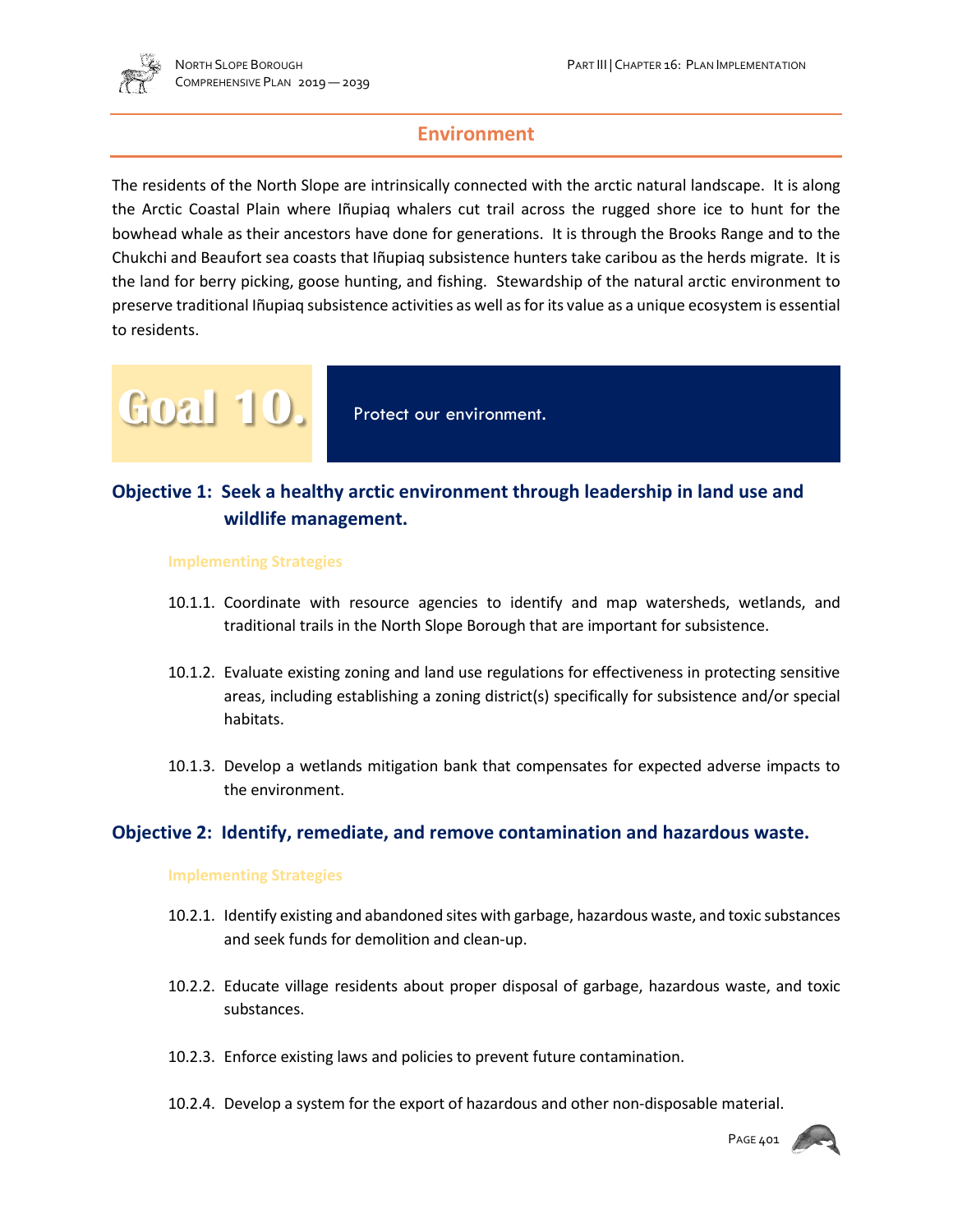

# **Education**

The population of young residents has been outpacing growth of the labor force. This steady increase in young people is anticipated to continue to increase over the next twenty years. Additional resources will be needed to provide services, education and training, and educational facilities for this population in the coming years.

# **Goal 11.**

Increase education and employment opportunities for all residents.

# **Objective 1: Evaluate educational and training needs of the unemployed.**

# **Implementing Strategies**

11.1.1. Determine needs of current and future employers and design education and training programs to target programs to these employment needs.

# **Objective 2: Develop an areawide education plan for primary, secondary, and higher education with a focus on graduate retention in our communities.**

- 11.2.1. Focus resources on the burgeoning youth population to provide sufficient services.
- 11.2.2. Maintain and increase coordination between NSBSD and Iḷisaġvik to offer workforce training programs at the high school level.
- 11.2.3. Develop internships, apprenticeships, on-the-job training, and student hire programs through NSBSD, NSB, ASNA, ASRC, village corporations, TNHA, industry, and other local and regional agencies and entities.
- 11.2.4. Continue developing daycare centers in the villages to offer a strong academic foundation through pre-kindergarten education.
- 11.2.5. Create or strengthen programs to train future teachers from within the community.
- 11.2.6. Research causes for the high teacher turnover and seek programmatic solutions and funding, if necessary.

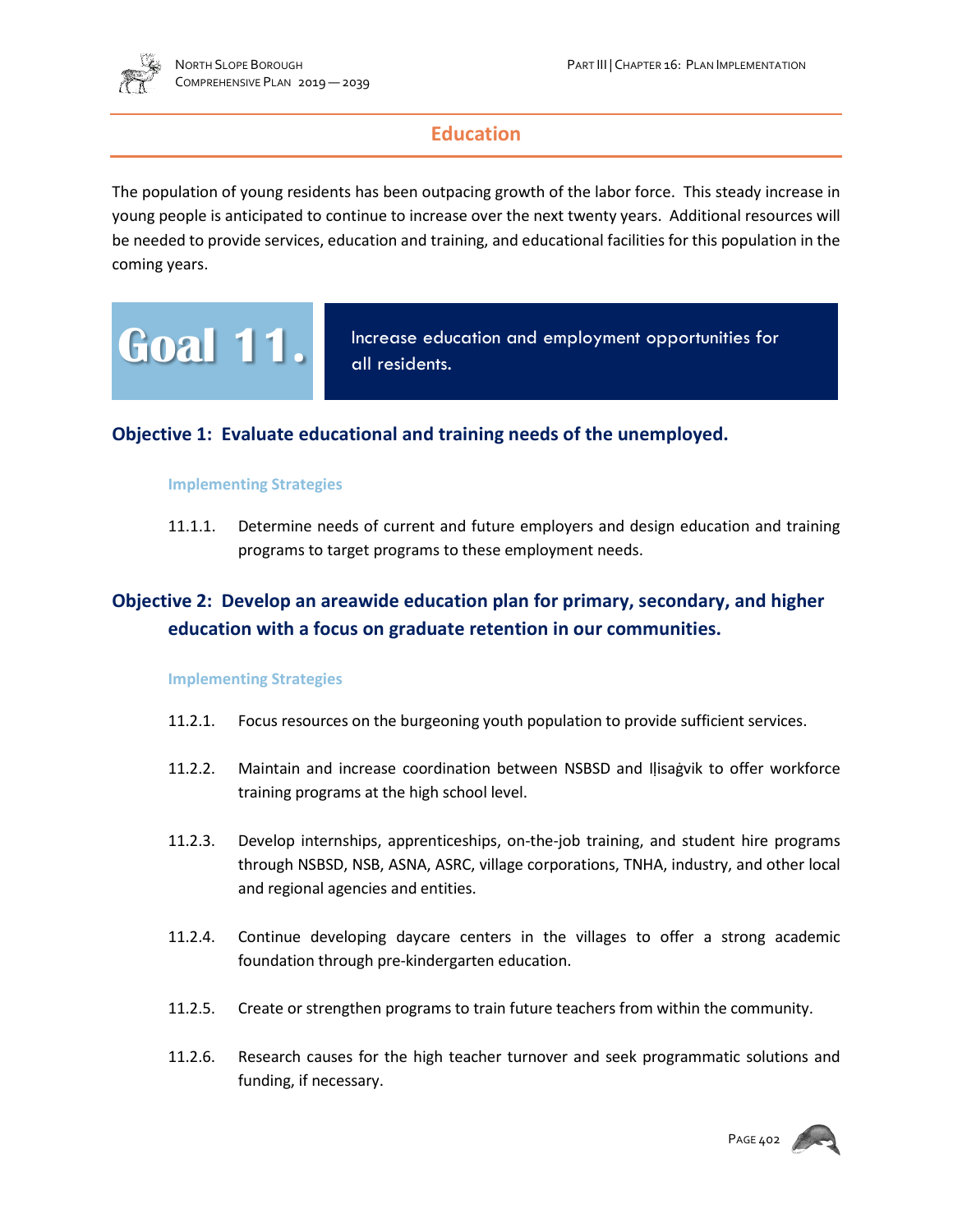

- 11.2.7. Educate parents on the importance of parental involvement in their children's academic achievements and offer ample opportunities to volunteer in the classroom or assisting outside the classroom.
- 11.2.8. Assess village training program and education quality equity and adjust as needed.

# **Objective 3: Evaluate future capital needs to meet educational demand.**

- 11.3.1. Assist Iḷisaġvik College in seeking funding to construct a new facility in Utqiaġvik to better meet their needs.
- 11.3.2. Assess village educational space equity and future needs and plan accordingly.
- 11.3.3. Improve Native language fluency through partial or full immersion programs from prekindergarten through high school.
- 11.3.4. Seek funding and opportunities to assist fluent Iñupiaq speakers to become certified teachers.
- 11.3.5. Encourage the North Slope Borough School District and educators to further incorporate traditional and cultural values throughout the school curricula.
- 11.3.6. Integrate Elders into school activities through shared lunches, invitations to speak with classes, and involvement in student projects.
- 11.3.7. Teach traditional values to new generations by highlighting local success stories and how traditional and cultural values assisted in their success.

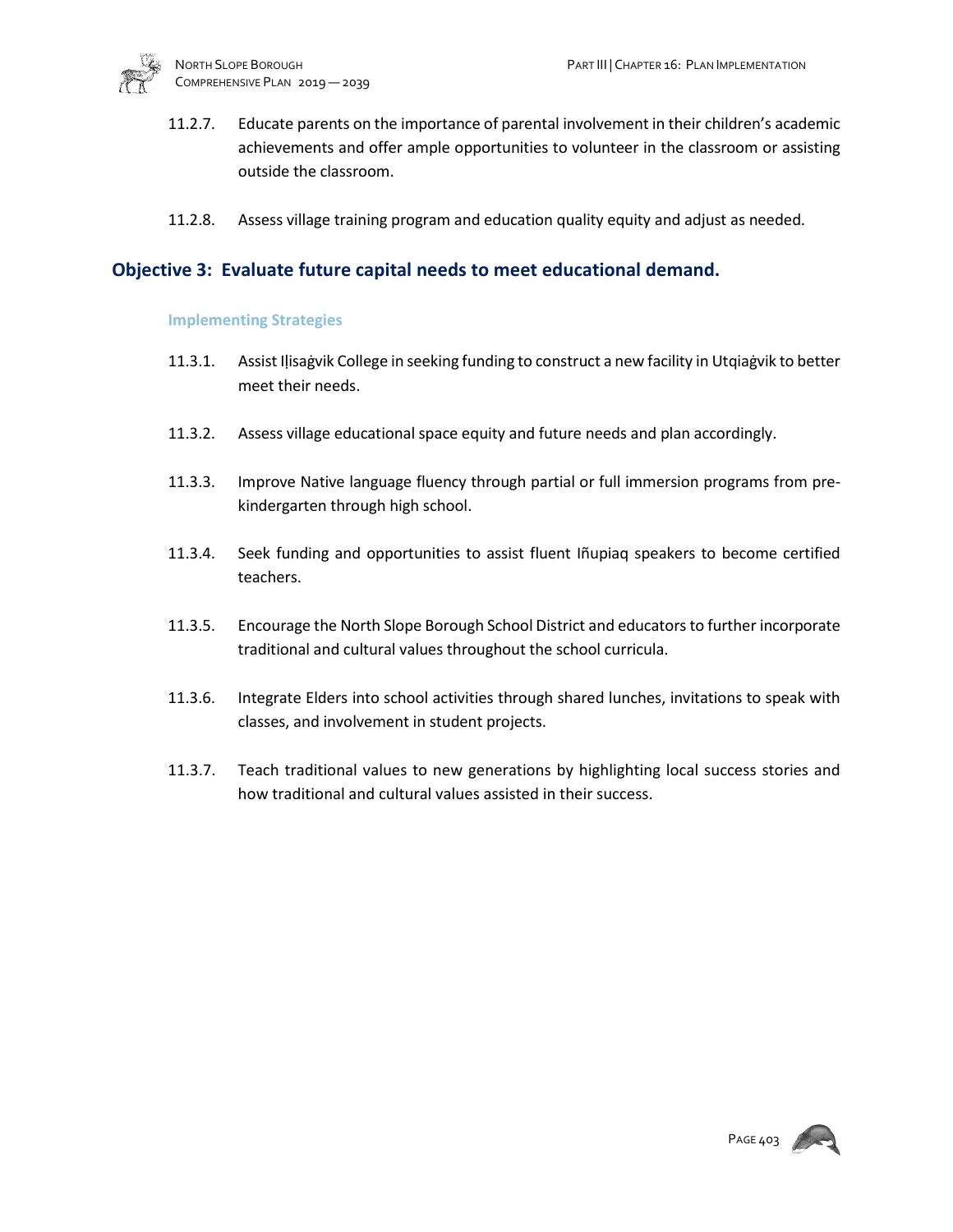

# **Social Services**

Access to recreational activities, healthy foods, and physical and mental health programs all foster an improved quality of life. The North Slope Borough is often the sponsor of activities, initiatives, and programs throughout the borough aimed at increasing healthy living and wellness as well as providing addiction treatment assistance and programs for residents with mental or physical disabilities. NSB also provides capital and operational funding for health-related facilities. As the elderly population continues to increase, providing an adequate continuum of care will become more important.



# **Objective 1: Foster a healthy lifestyle for all residents.**

# **Implementing Strategies**

- 12.1.1. Seek increased access to recreational facilities in the villages, especially at the schools, to promote physical activity.
- 12.1.2. Continue to encourage healthy living and fitness through the Healthy Communities Initiative and other programs.
- 12.1.3. Collaborate with local Tribes, city governments, and corporations to offer entertainment and activities, such as movie nights, sports, and clubs.
- 12.1.4. Continue to provide treatment assistance for those with addiction issues.
- 12.1.5. Educate residents on the importance of fitness and a well-balanced diet for longevity and overall quality of health.

# **Objective 2: Evaluate existing programs and seek improvements and consolidation where possible.**

- 12.2.1. Investigate the feasibility and potential cost savings of consolidating health and social services offered by Health Department and ASNA.
- 12.2.2. Evaluate ways to train homegrown health professionals and address current turnover and burnout.
- 12.2.3. Promote and incentivize preventative programs.

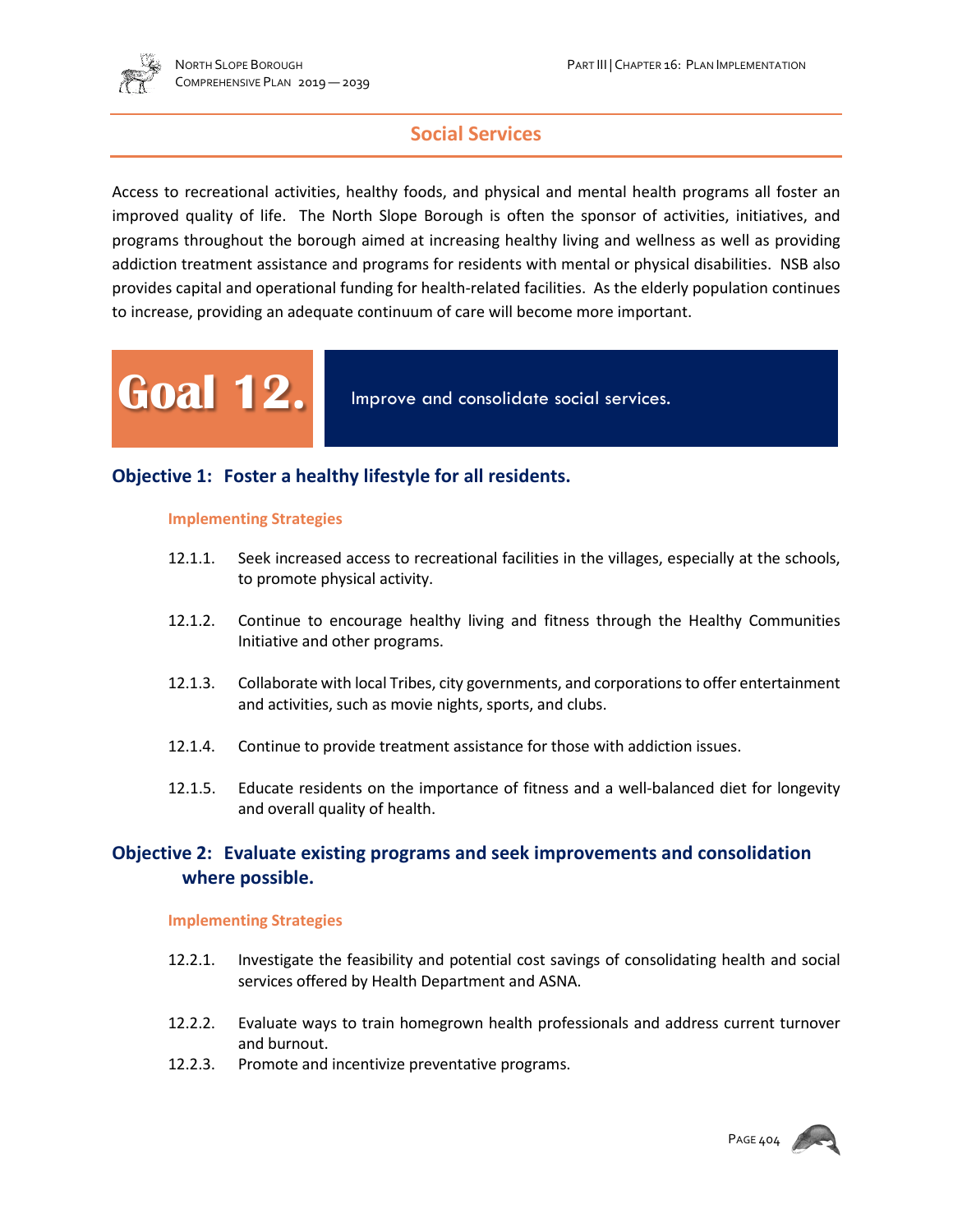

- 12.2.4. Establish an environmental health division or department to coordinate with industry and residents.
- 12.2.5. Seek improved coordination of care with local health care providers in Anaktuvuk Pass and Point Hope.
- 12.2.6. Promote and incentivize volunteerism.
- 12.2.7. Expand health care services through telemedicine.
- 12.2.8. Creation of a health consortium.
- 12.2.9. Evaluate current programs aimed and preventing and treating drug and alcohol abuse for effectiveness and implementation of best practices.
- 12.2.10. Provide education on the effective of cyber bullying and constant stimulation of technology.

# **Objective 3: Evaluate capital needs to accommodate program improvements.**

#### **Implementing Strategies**

- 12.3.1. Seek funding for a regional detoxification facility.
- 12.3.2. Seek funds for a hospice facility.
- 12.3.3. Evaluate the need for a crisis center for men and the space needs for Arctic Women in Crisis.
- 12.3.4. Establish a regional training center for police and fire protection.
- 12.3.5. Coordinate with local search and rescue organizations to identify and facilitate facility space needs.
- 12.3.6. Evaluate the need for renovations and expansion of health clinics.

# **Objective 4: Evaluate needs of elderly population.**

- 12.4.1. Focus resources on providing for the aging population as this group increases.
- 12.4.2. Create a hospice care program in all the villages.

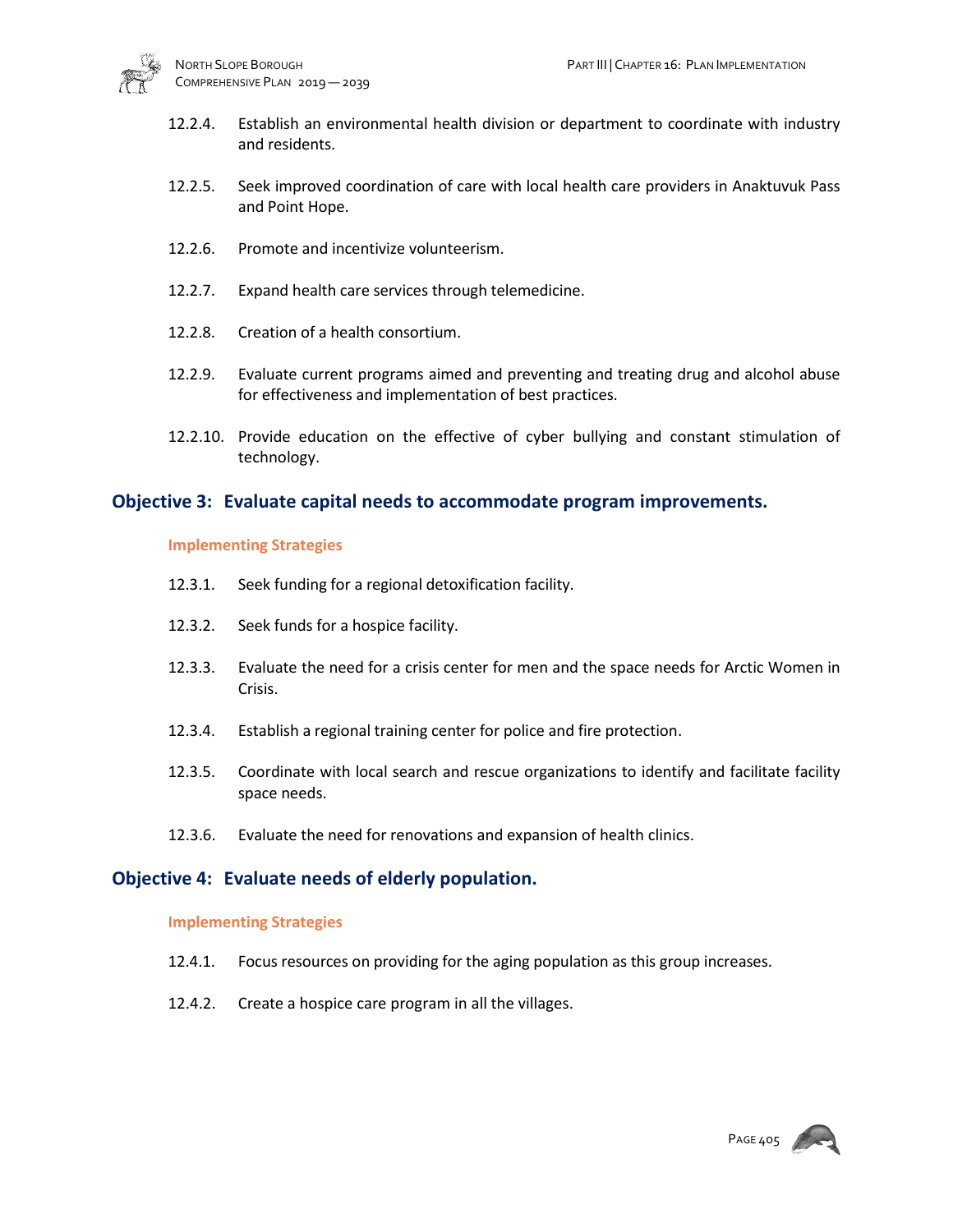# **Effective Government**

The North Slope Borough has responsibilities for a wide range of services and programs that directly affect residents' quality of life. The government must continue to be accountable and efficient to provide these services in a cost effective manner while staying consistent with the borough's founders' vision for the people, land, and resources.

Goal 13. Ensure government efficiency and accountability.

# **Objective 1: Reevaluate state and federal obligations in community health, social services, and security.**

# **Implementing Strategies**

- 13.1.1. Keep up with advancement of technology.
- 13.1.2. Pursue funding from Bureau of Indian Affairs, State of Alaska, Denali Commission, Housing and Urban Development, and federal transportation funds for housing and transportation needs.
- 13.1.3. Continue effective hazard planning to protect the North Slope community and subsistence resources from natural disasters.

# **Objective 2: Rediscover our founders' intent as a home rule borough.**

- 13.2.1. Measure government performance and make information available to the public.
- 13.2.2. Focus on consistent and effective enforcement of borough laws and regulations.
- 13.2.3. Review options to ensure that local resources are deployed in the most cost effective manner to help achieve the community's vision and goals for the future.

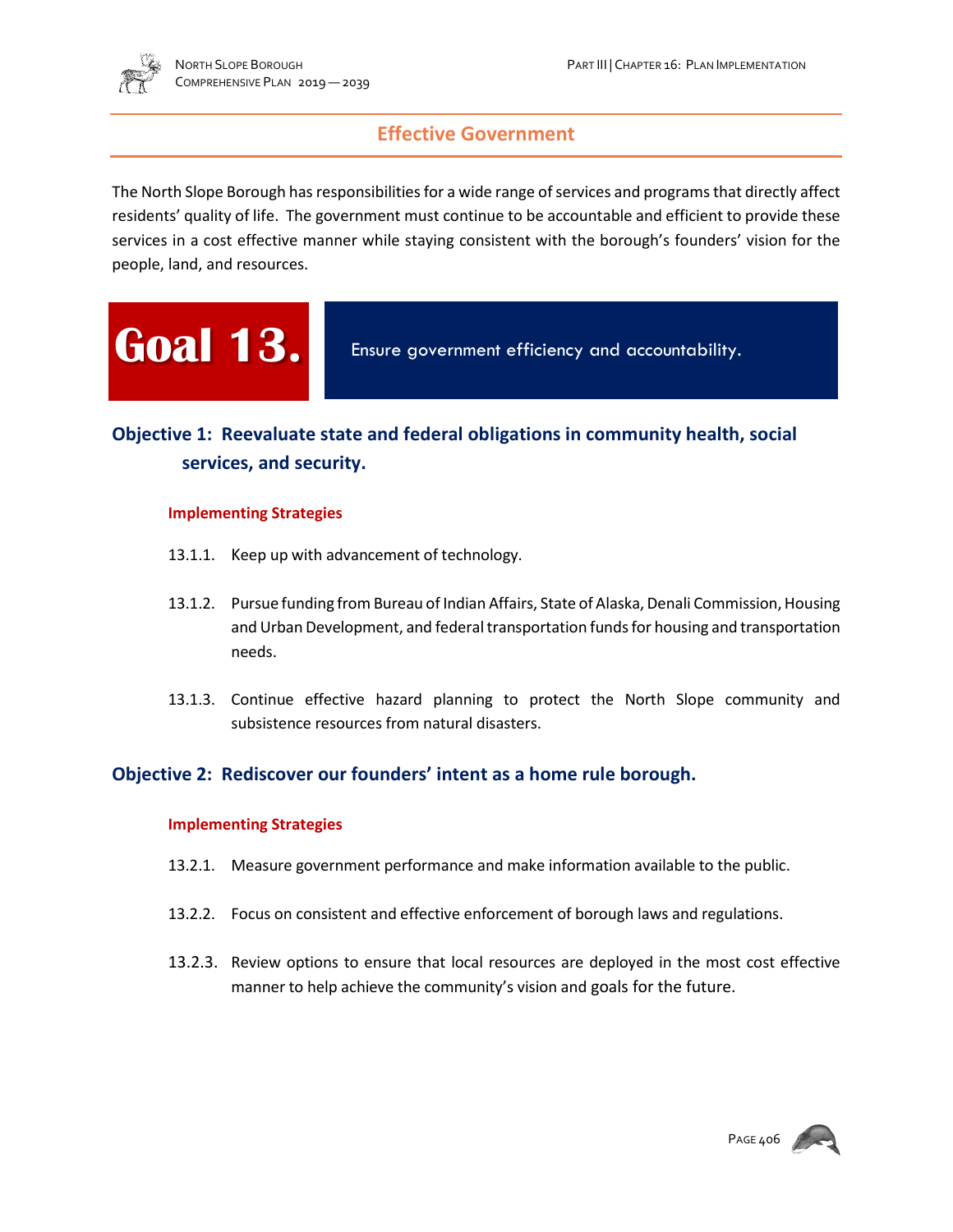

# PLAN UPDATES AND REVISIONS

The North Slope Borough Comprehensive Plan is intended to be a living document. Because situations change, the goals, objectives, and strategies in this chapter should be updated to reflect current priorities and opportunities. The borough may wish to update the tables each year as part of developing an annual work plan and priorities for capital projects.

This plan is a guide that provides direction for the village leadership when collaborating with NSB, state, and federal agencies, and other organizations. For example, individual land use proposals can be evaluated against the future land use maps. Such proposals may include a residential subdivision, transportation projects, recreational facilities, sanitation facilities, or other infrastructure. The designations in the future land use maps can also be reviewed when Title 19 is updated to determine if amendments are warranted to the types of zoning districts and the actual designations on the official zoning map. Generally, comprehensive plans have a 20-year planning horizon, and ideally, they are reviewed every two years for potential updates and updated as a matter of procedure every five years. Regularly updating the goals, objectives, and strategies will make it easier to complete the next update of the entire plan.